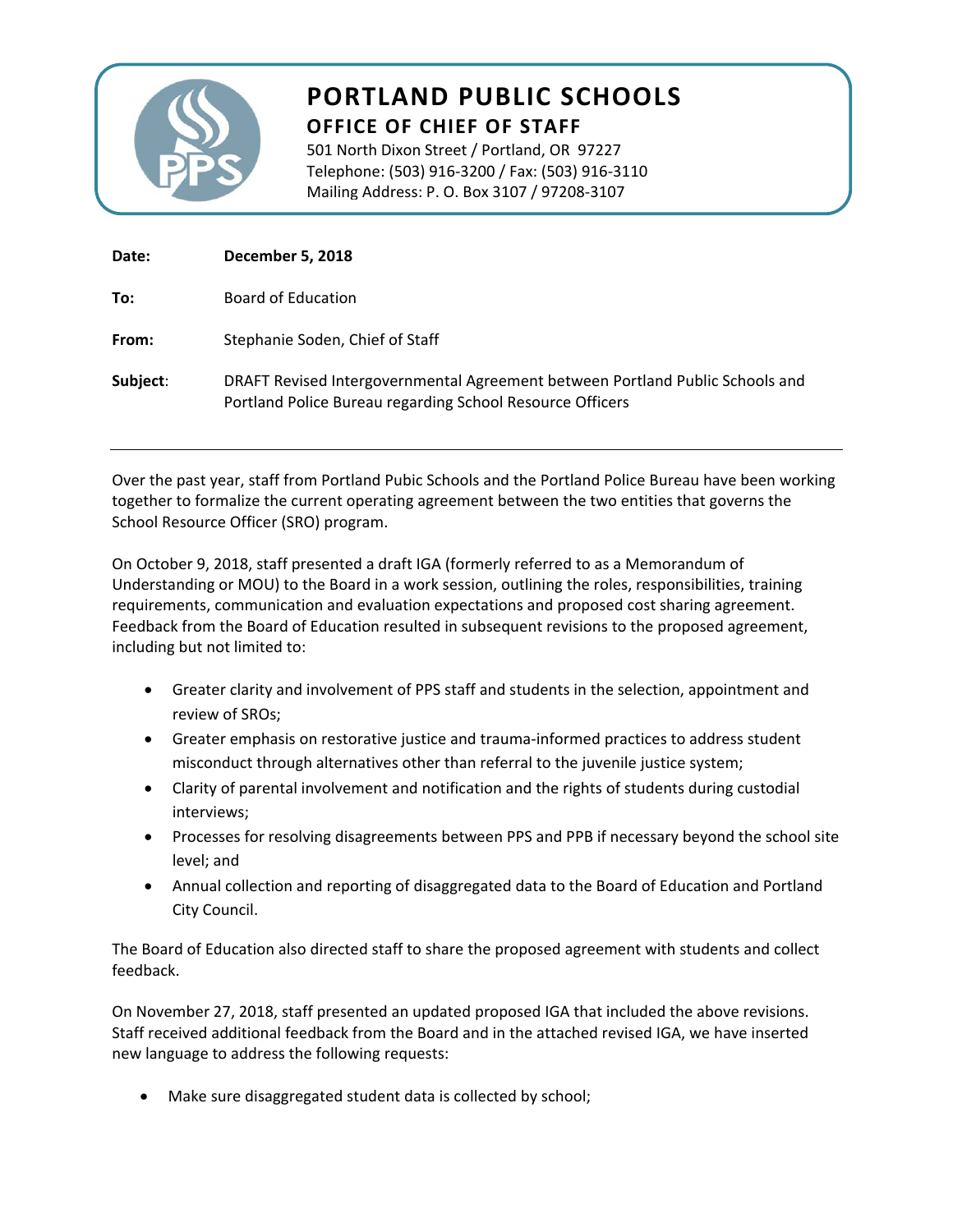- Formalize the role of students in the first year quarterly reviews and annual years thereafter;
- Insert language that allows a building administrator or other trusted adult to be included in a custodial interview; and
- Make it clear that all custodial interviews are to be recorded.

Based on initial student feedback and ongoing concerns expressed by the Board, we scheduled a series of student engagement sessions to designed to share information about the SRO program, educate about the philosophy and training of SROs, answer questions and address concerns.

Students engagement sessions are scheduled for the following dates and times:

- 1. Saturday, December 1, 10‐12 pm: Student Leadership Summit at Cleveland High School
- 2. Thursday, December 6, 11:30-12 pm: Jefferson High School
- 3. Thursday, December 6, 3‐5 pm: District headquarters/BESC Board Room
- 4. Friday, December 7, 8:45‐9:30 am: Roosevelt High School
- 5. Friday, December 7, 3:15‐4:30 pm: Madison High School

A summary of comprehensive student feedback will provided to the Board prior to the December 11, 2018 meeting.

I look forward to discussing the latest IGA revisions, attached revised proposed Board resolution and the student feedback we will have received to date next Tuesday.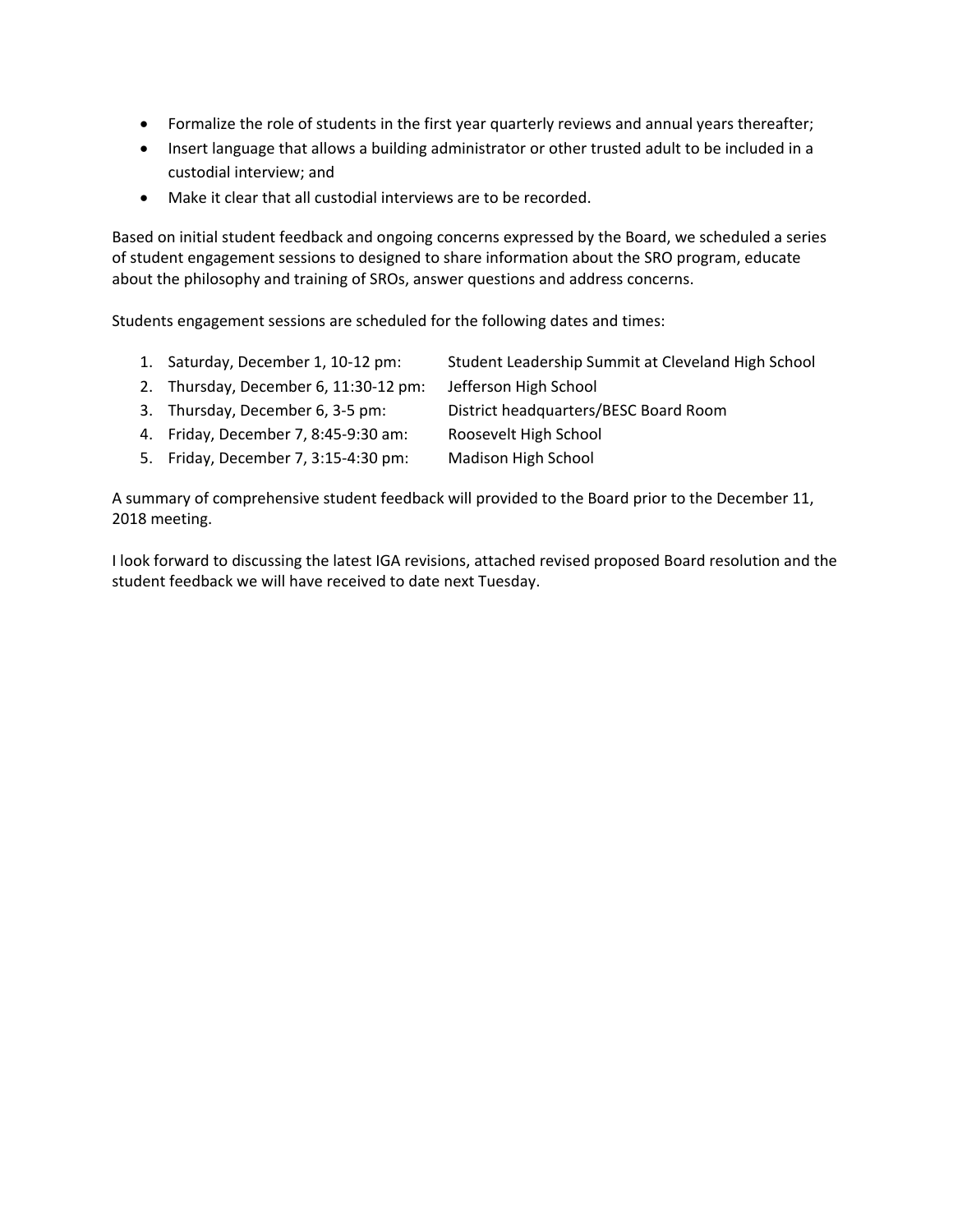

**Board Meeting/Work Session Date: November 27, 2018 Senior Lead: Stephanie Soden, Chief of Staff Department Lead: Staff Lead**

# *(Use this section to briefly explain the item—2-3 sentences)* **SUBJECT: Intergovernmental Agreement between the City of Portland, through the Portland Police Bureau, and Portland Public Schools**

## **I. BACKGROUND**

Portland Public Schools has historically relied upon school resource officers (SRO) to provide safety and security services in our schools. SROs are police officers who are specially trained to work with student populations and school communities in a restorative justice and trauma informed best practices approach. The primary goals of SRO agreements, across school districts nationwide and in PPS, is to formalize the processes and intent by which school district and police bureau staff work together to address student criminal misbehavior in alternative ways that avoid referral to the juvenile justice system.

In the early 2000s, PPS school police officers, previously employed by the district, were transferred to management by the Portland Police Bureau (PPB). Since that time, PPB has managed both the recruitment and performance of these officers as well as the associated personnel and overhead costs.

This collaborative partnership has served PPS students, families and staff well however, to date, the parties have operated under an informal and non-binding agreement. To ensure fairness, consistency and adequate school coverage, PPS Superintendent Guerrero and PPB Chief of Police Outlaw recommend that the working agreement be formalized through the adoption of a Intergovernmental Agreement (IGA). This staff report accompanies the IGA that is to be considered by the Portland Public Schools Board of Education and Portland City Council.

The Board reviewed the draft IGA in its work session on October 9, 2018 and provided feedback and proposed revisions. A summary of revisions that have been agreed to by the parties is outlined in Section III.

## **II. RELATED POLICIES/BEST PRACTICES**

Staff analysis concludes that major urban school districts in the United States and most districts throughout the state of Oregon manage their school resource officers and school safety/security plans through formal memorandums of understanding based on. Payment by the school district for SRO services provided by a local police agency is consistent in nearly all operating agreements and IGAs.

## **III. ANALYSIS OF SITUATION**

The attached IGA is intended to operationalize the existing working agreement between the two agencies as well as enhance the service level to PPS. It is based upon national best practices including the US DOJ's SECURe (Safe School-based Enforcement through Collaboration,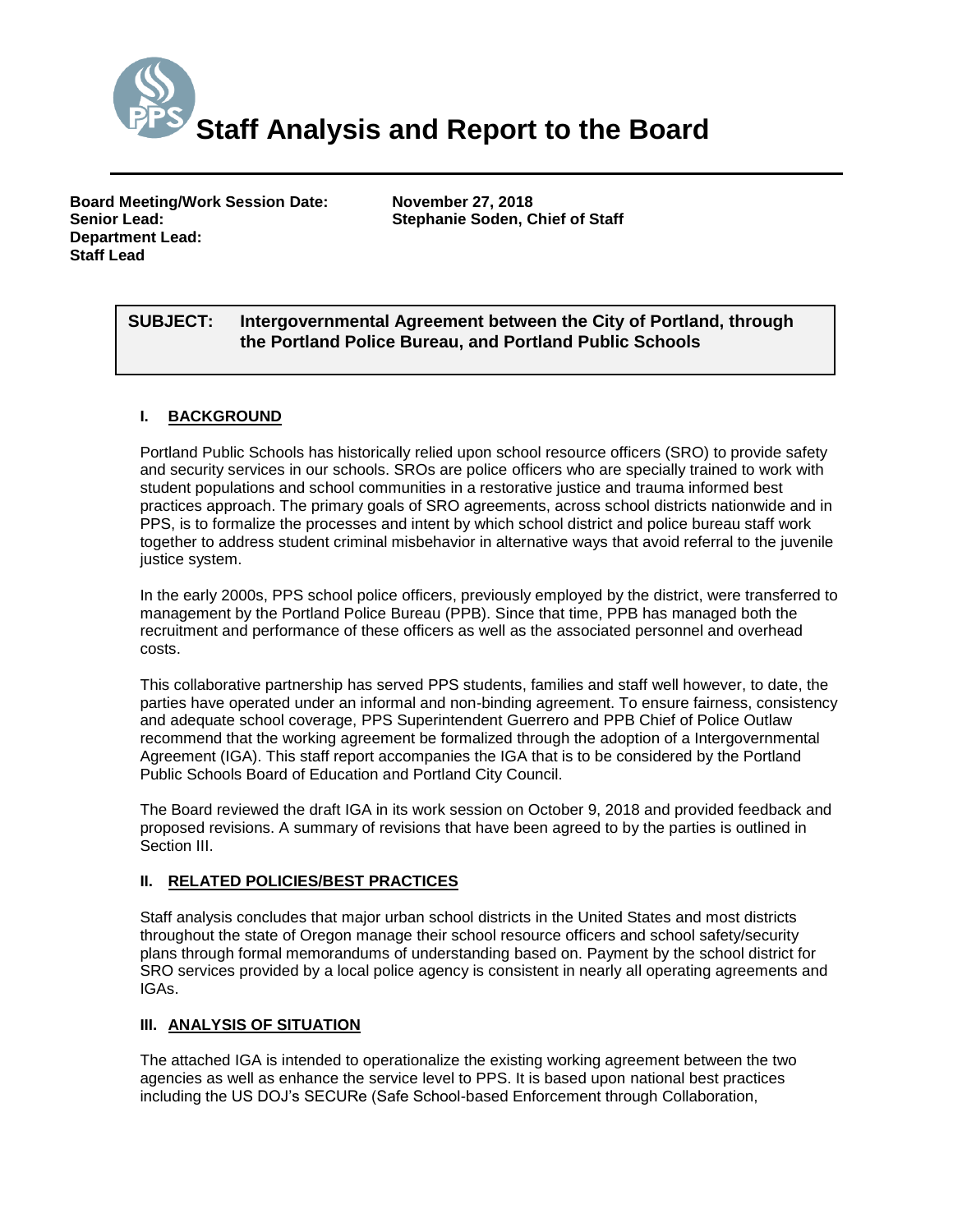Understanding and Respect recommendations) Framework and modeled after similar agreements in urban school districts across the county.

Key aspects of the IGA include:

- Clarification of roles, responsibilities and duties of PPB and PPS staff;
- **•** Terms and dispute resolution methodology;
- Pertinent rules and laws required to be followed; and
- Assignment and payment of costs.

The IGA includes additional components that are not part of the current informal agreement, most notably, cost sharing by PPS and PPB to cover SRO personnel and overhead costs; increased school coverage from 4 days/week coverage; and exclusive dedication to PPS of 9 SROs and 2 Sergeants to cover the 9 PPS high school clusters 5 days/week. The details of these two provisions are outlined in section X on page 9.

On October 9, 2018 the Board provided feedback to staff and asked for revisions and additions to the IGA that address the following issues:

- Greater clarity and involvement of PPS staff and students in the selection, appointment and review of SROs
- Greater emphasis on restorative justice and trauma-informed practices to address student misconduct through alternatives other than referral to the juvenile justice system
- Clarity of parental involvement and notification and the rights of students during custodial interviews
- Process for resolving disagreements between PPS and PPB, if necessary, beyond the school site level
- Annual collection and reporting of disaggregated student data to the Board of Education and Portland City Council

The attached IGA includes these changes and, in addition, per Board direction, high school student council representatives were asked to review and provide feedback on the revised IGA.

#### *IV.* **FISCAL IMPACT**

The fiscal impact associated with the Board of Education's adoption of this IGA is as follows:

- FY 2018-19: \$364,000
- FY 2019-20: \$1,203,940
- FY 2020-21: \$1,203,940 + 3.0% PPA raise, 3.0% COLA and biennial increase for PERS OPSRP
- FY 2021-22 and 2022-23: 3.0% PPA raise, 3.0% COLA and biennial increases for PERS OPSRP added to previous year's base

#### *V.* **COMMUNITY ENGAGEMENT (IF APPLICABLE)**

Early draft versions were shared with the Multnomah County Local Public Safety Coordinating Council. Per Board direction at the October 9, 2018 work session, the revised IGA was shared with high school student council representatives with the assistance of PPS Board Student Representative Nick Paesler.

## **VI. TIMELINE FOR IMPLEMENTATION/EVALUATION**

The IGA takes immediate effect upon approval by the PPS Board of Education and the Portland City Council.

For IGA evaluation purposes, expectations are articulated in the IGA that, at a minimum, prior to the beginning of the school year, the PPB Youth Services Division Captain or their designee will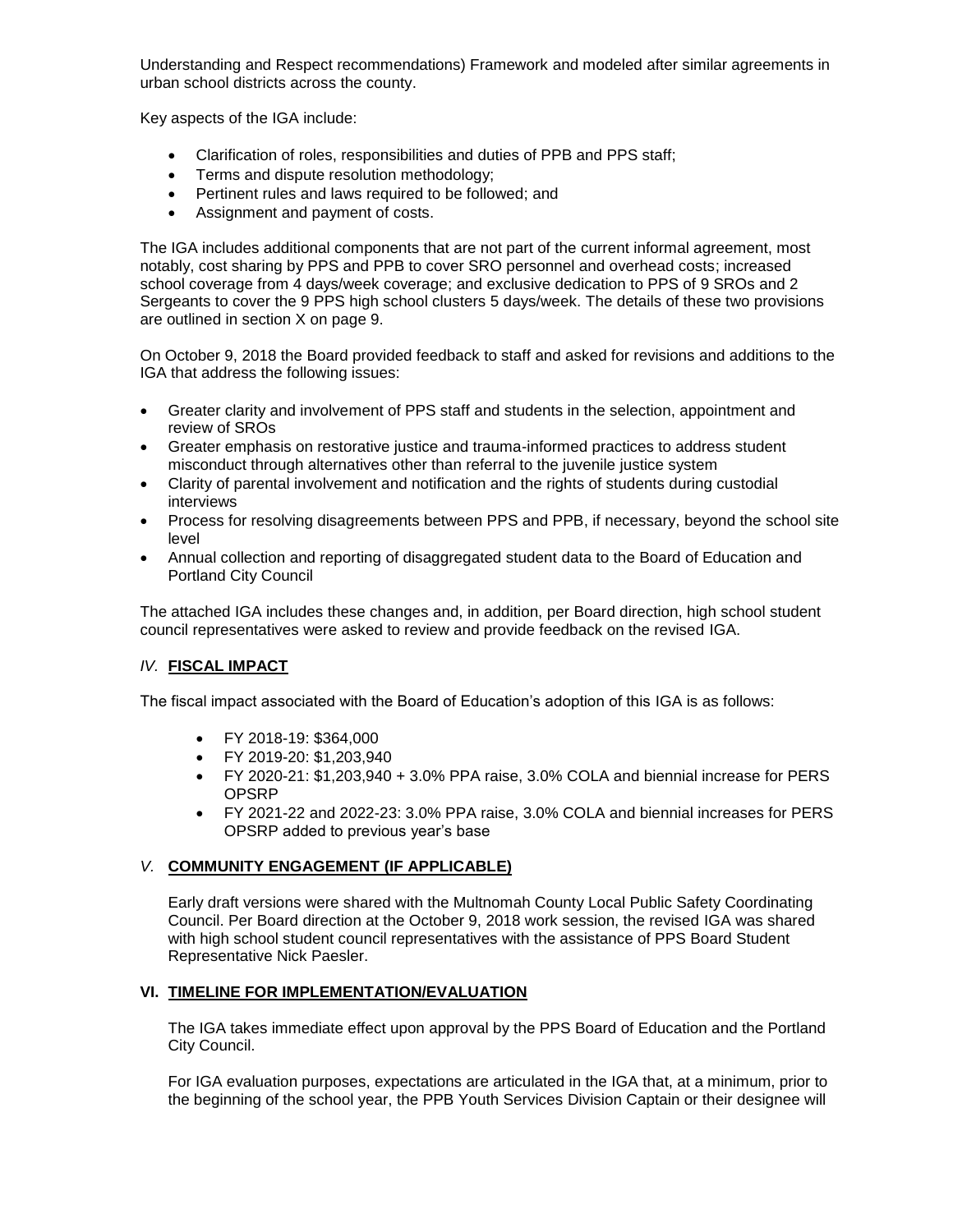meet with the SRO and principal of each high school, followed by a second semester check-in meeting. In addition, joint PPB/PPS trainings will occur quarterly. It is also anticipated that Chief Outlaw and Superintendent Guerrero will meet regularly to discuss and resolve any issues that may arise from the IGA.

#### **VII. BOARD OPTIONS WITH ANALYSIS**

Adoption of the IGA provides clear expectations, goals, duties and responsibilities for PPS and PPB staff and ensures full coverage of 9 exclusively dedicated SROs, 5 days per week.

Without the IGA, PPS is at risk of inadequate safety and security coverage of the 9 clusters. PPB cannot guarantee even 4 days/week coverage and cannot continue to afford the costs of dedicating SROs to each of the 9 PPS high school clusters. It is anticipated that, over time, due to rising costs and ongoing and increasing personnel shortages, PPB will not be able to guarantee that trained SROs will be available to respond to school safety and security concerns.

#### **VIII.STAFF RECOMMENDATION**

Staff recommends that the Board of Education adopt the IGA to ensure full SRO coverage 5 days/week at each of the 9 PPS high school clusters.

**IX. I have reviewed this staff report and concur with the recommendation to the Board.**

**Trouble Turning Turning Community November 21, 2018** 

**Guadalupe Guerrero Date Superintendent Portland Public Schools**

#### **ATTACHMENTS**

A. "MOU" between PPB and PPS B. Addendum A "MOU Between PPB and PPS" C.

*PPS District Priorities FY 2018-19*

- *1. Set a clear Vision and Strategic Plan*
- *2. Create equitable opportunities and outcomes for all students*
- *3. Ensure systems and structures for performance*
- *4. Allocate budget, funding and resources to achieve desired outcomes*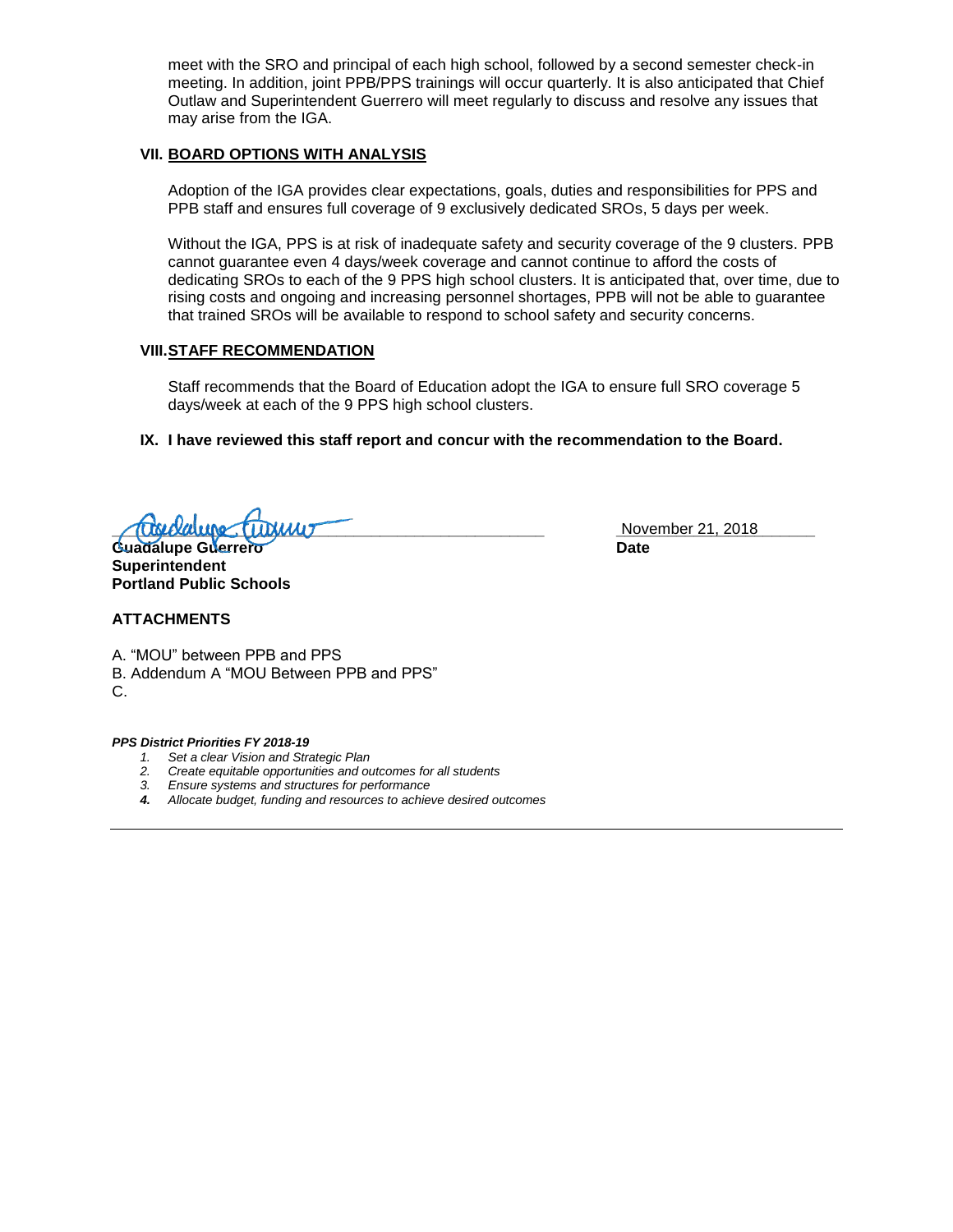## **Memorandum of UnderstandingIntergovernmental Agreement**

# **Between The City of Portland, through the Portland Police Bureau and Portland Public Schools**

This **Memorandum of Understanding**Intergovernmental Agreement (IGAMOU) is entered into between the City of Portland, through the Portland Police Bureau ("CITY" or "PPB"), and Multnomah County School District #1J ("Portland Public Schools" or "PPS"). In the effort to co‐ produce strategies and practices that lead to a respectful, inclusive and safe environment for all students, staff, community and police, this MOU outlines expectations and understandings related to School Resource Officers ("SRO") assigned to work with Portland Public Schools.

I. Purpose

The framework of the PPB and PPS SRO program is provided by guidance from the United States Department of Justice (DOJ). This is done through the DOJ's "SECURe Framework" (Safe School‐based Enforcement through Collaboration, Understanding, and Respect recommendations). Accordingly, this agreement is entered into in the interest of creating a sustainable partnership, ensuring that constitutional and statutory civil rights requirements are met, effective SRO and school staff recruiting and hiring takes place, relevant training is provided to personnel, good performance is recognized, and that SROs and school staff are continually evaluated. The main purpose of assigning SROs in schools is to maintain a safe and secure learning environment for students, staff and families.

This agreement is meant to provide the parameters for the working relationship between the parties during times when daily school district operations or district sponsored events or activities are concerned. The Parties recognize that in the event of a public safety threat or crisis event, first responders will respond according to their department policies and state law.

SROs are not hired to augment school discipline policies or practices. SROs provide a law enforcement resource within the schools to ensure the safety of students, staff and school communities. At the request of school site administrators, SROs have the authority to assist school officials with maintaining school discipline but will only exercise this authority at their discretion in cases concerning safety. SROs will not be used to participate in minor disciplinary matters or enforcement of administrative school rules.

- II. Definitions
	- a. School Resource Officer: An SRO is a sworn law enforcement officer who performs three primary and equally‐important duties: as a public safety officer, a mentor/informal counselor, and a guest lecturer/informal educator. SROs are police officers employed by the City of Portland who have undergone and are continually trained in restorative justice and trauma‐informed practices. SROs are not to be used for school discipline.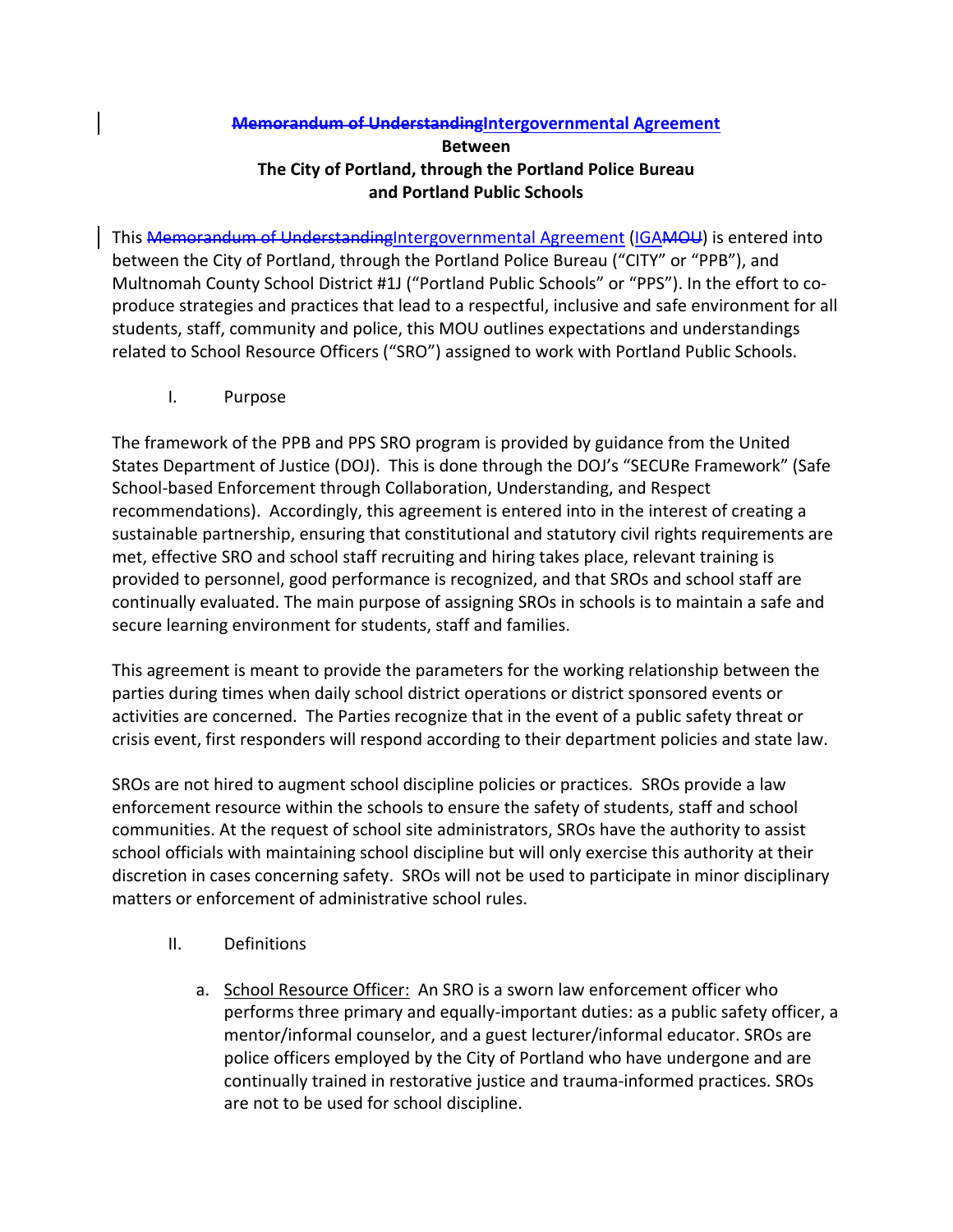- b. Youth Services Division ("YSD"): The Division of the Portland Police Bureau that concentrates on youth related matters, including the assignment and supervision of SROs.
- III. Term of Agreement/Modifications/Termination

The term of this agreement will commence September 12, 2018. Unless terminated sooner in accordance with paragraph (e) of this section, this agreement is valid for 5 years, ending on June 30, 2023, the last day of FY 2022/2023. The parties agree to review this document on a quarterly basis during its' first year for any possible modifications. After the first year, it shall be reviewed by the parties at least once annually for the purposes of adjustments, as necessary. Throughout the first year quarterly reviews and subsequent annual reviews, the parties agree to seek the participation and feedback of students served by the SRO program.

- a. All parties agree to work together to attempt to overcome challenges and resolve issues and to strive to maintain a sustainable partnership throughout this review and renewal process.
- b. Modifications to this agreement may be made at any time upon mutual agreement between PPS and PPB.
- c. With the exception of the initial quarterly reviews of this agreement, it is understood that before any major modification of this agreement, except in cases of emergency modification or renewal involving minor modifications, that efforts will be made to engage community stakeholders.
- d. Legal counsel will participate in any modifications of this agreement.
- e. Either party may terminate this agreement at any time without cause, upon ninety (90) days written notice to the other party prior to the end of the school year. In the event this agreement is terminated without cause, the party terminating the agreement shall use their best effort to notify the other by January 1 of their intent to terminate this agreement at the end of the then-current fiscal year. however, both parties agree to make their best effort to notify the other party by January  $1<sup>st</sup>$  of their intent to terminate the agreement at the end of the current fiscal year. In the event of such termination, PPB shall be entitled to payment, calculated on a pro rata for work or services performed. In no event shall PPB be paid for work performed or costs incurred after termination, or for costs incurred by suppliers or subcontractors which could have been reasonably avoided.
- IV. Duties and Responsibilities of PPB and SROs
	- a. Officers assigned to SRO duties fall under the command, supervision and direction of the Youth Services Division of the Portland Police Bureau and are subject to all policies and directives of the PPB. SROs shall remain employees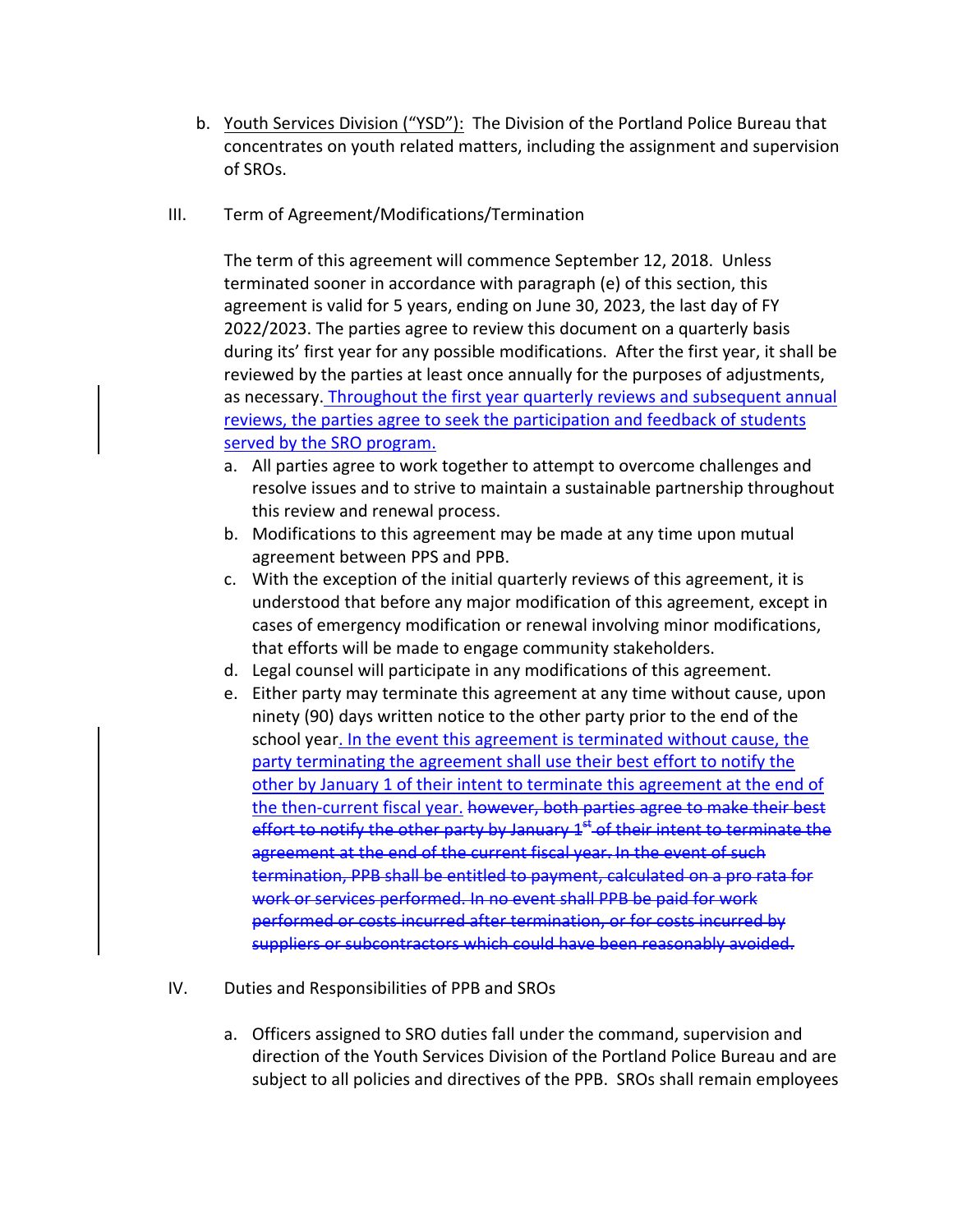of CITY and PPB for all purposes at all times and are not employees of PPS for any purpose.

- b. PPB is solely responsible for the recruitment, employment and assignment of officers to SRO positions and for the provision of necessary training and equipment to SROs. PPS stakeholders, including but not limited to school site administrators and student representatives, will be invited by PPB to participate as panelists during the process of interviewing SRO candidates.
- c. PPB will strive to assign officers to SRO positions who have demonstrated experience, training and capacity for work in areas of community policing, youth engagement, trauma‐informed practice, the multidisciplinary threat assessment process, and restorative justice.
- d. PPB recognizes that students that are very young (i.e. under the age of 12) and/or experiencing a mental health crisis are better served by resources offered by PPS Office of Student Support Services, Student Success and Health Department staff, the Crisis Line, Crisis Respond, parents and guardians, and not law enforcement*.*
- e. The SRO and any PPB officers, working with or interacting with a school in PPS, shall comply with PPB directives and all applicable state, local and federal laws and ordinances, including the Family Educational Rights and Privacy Act (FERPA) and Criminal Justice Information Services (CJIS) guidelines and requirements.
- f. The YSD Captain (or designee) shall consult with PPS administrators prior to the assignment of an SRO to identify any special needs or concerns to be taken into consideration during the selection process.
- g. YSD will maintain an on‐call supervisor to ensure a timely response to urgent public safety needs on the part of the district.
- h. YSD will ensure that all SROs are familiar with the PPS multi‐hazard emergency response plan and that, whenever possible, SROs will participate in the mandatory emergency drills.
- i. The YSD Captain (or designee) will coordinate the planning, budgeting, management and agency leadership for the SRO program, provide program monitoring and assistance with problem solving, and will handle overall coordination and communication between PPS and PPB as a whole. As such, the YSD Captain (or designee) will attempt to resolve disputes that may arise between SROs and school staff, which may include reassignment of the SRO. The input and feedback of administrators, students and school staff is valued and an important consideration in SRO deployment. The YSD Captain (or designee) will consult with PPS staff regarding the assignment of SROs, and the final placement of SROs will ultimately be at the discretion of the YSD Captain.
- j. PPB recognizes the importance of building positive relationships between police officers and the youth they serve. Accordingly, and to the extent possible, SROs will participate in positive student activities in the school community in order to build trusting and respectful relationships with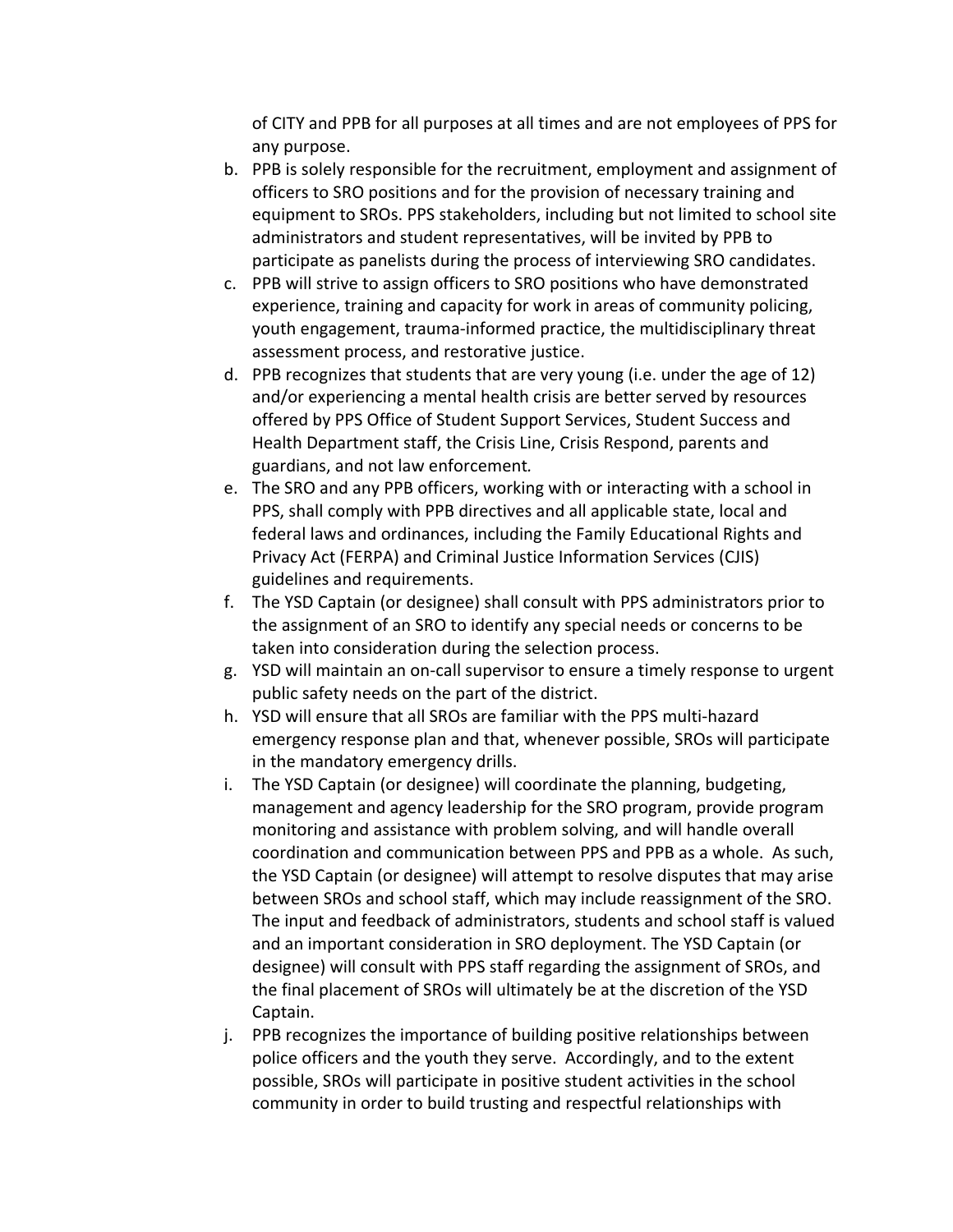students, families and staff. Based on availability of time and resources, SROs may offer the following to PPS schools:

- i. Attendance at staff meetings
- ii. Classroom instruction as an informal instructor or guest teacher in subjects mutually agreed upon by PPS staff and YSD staff. Appropriate curriculum constantly changes based on each community's needs and is commonly provided through government as well as private programs.
- iii. Tailor-made classroom engagement opportunities after a needs assessment with school staff
- iv. Attendance at parent‐teacher organization meetings
- v. Attendance at student academies
- vi. Participation in other relationship‐building opportunities such as talent shows, assemblies and field trips
- vii. Participation in positive relationship‐building events and opportunities with the school communities at large
- viii. Public safety services for after‐hours Portland Public School events, to include sports, dances, and other school activities. The services specific to this subsection require authorization by the PPB by means of a Special Duty Employment for Second Employers contract. Other scheduling options are at the discretion of the YSD Captain (or designee) and subject to the terms of the PPA labor agreement.
- k. SROs will be trained in, use, and maintain current knowledge of criminal justice alternatives such as referrals to Restorative Dialogues, prevention and mentoring programs and other pro‐social activities to improve successful outcomes for youth and to avoid, to the extent practicable, referral of youth to the juvenile justice system.
- l. YSD will maintain a team of SROs with current nationally recognized SRO certifications, case law updates, and threat assessment processes.
- m. PPB and PPS will collect and jointly report to the Portland City Council and PPS Board of Education annually on disaggregated data related to the SRO program, including but not limited to number of arrests, referrals to the justice system, types of crimes/incidences and a description and summary of non‐arrest responses, such as the addition of school supports, counseling and restorative justice practices occurring in lieu of arrest. Data will be collected on a per school basis so that site‐based trends may be identified, analyzed and addressed.
- V. Duties and Responsibilities of PPS
	- a. PPS holds the primary responsibility of enforcement of school policies, rules, and the disciplinary role on school sites. SROs augment school staffing and work onsite at schools but discipline is the sole responsibility of school administrators. Participation by an SRO in a disciplinary matter that is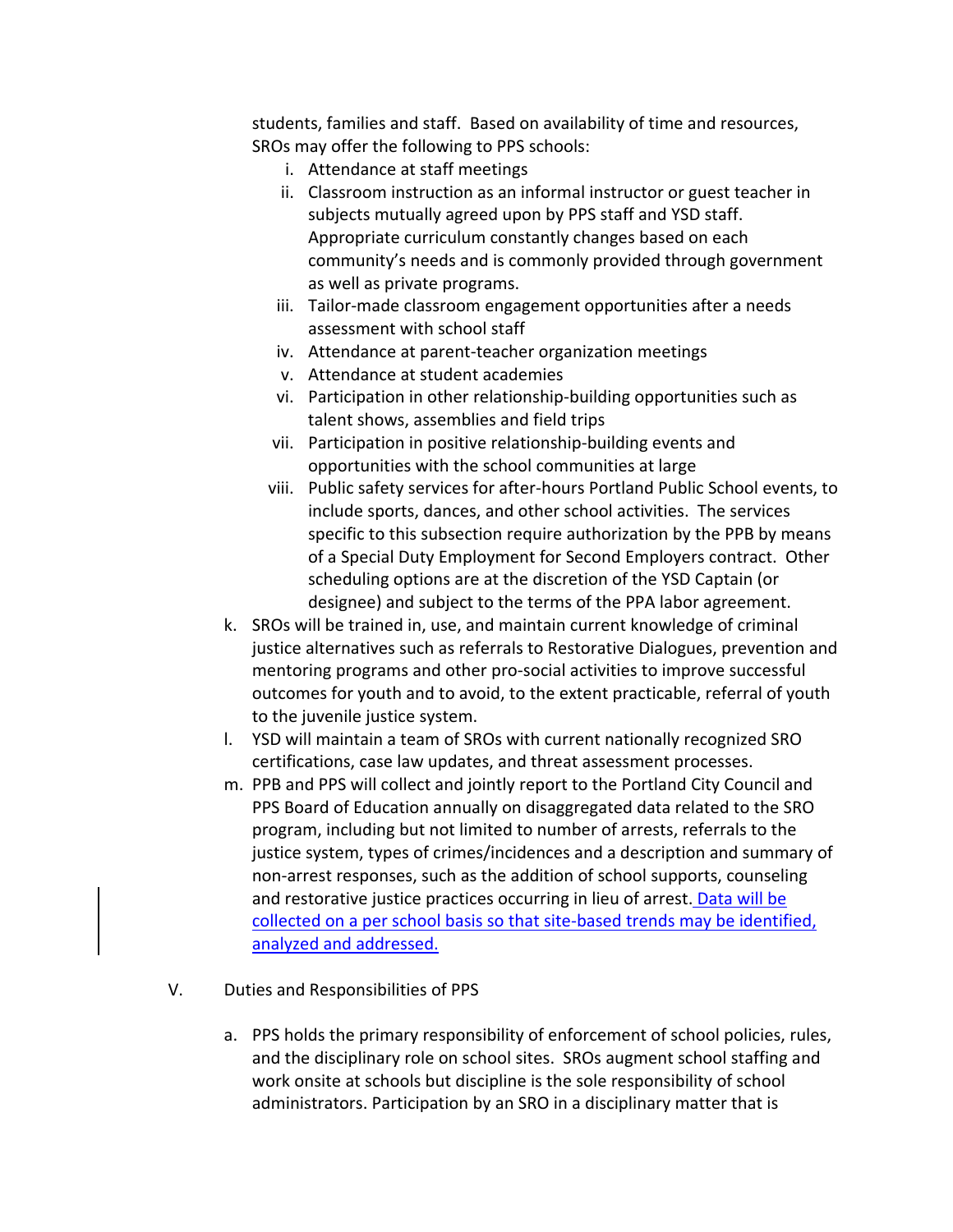requested by school administration will only be in cases involving criminal activity and/or threats to public safety. School officials will not relegate their responsibility in disciplinary matters to onsite SROs or police.

- b. PPS recognizes that students that are very young (i.e. under the age of 12) and/or experiencing a mental health crisis are better served by resources offered by the PPS Office of Student Support Services, Health and Wellness Services Staff, the Crisis Line, Crisis Respond, parents and guardians and not law enforcement*.*
- c. PPS will ensure that school staff are trained on the roles, responsibilities and the limitations of SROs.
- d. PPS will provide training to SROs on the Culturally Responsive Positive Behavioral Interventions and Supports (PBIS) framework in recognition of the critical role in the overall promotion of a healthy school climate.
- e. SROs will augment school site administrators, faculty, and security staff to keep schools safe from intruders. As practicable, the SRO will work with school security to identify security issues and take reasonable steps to create a safer environment for students. However, the SRO is neither a member of security staff nor a supervisor of security officers, who report to the PPS Director of Security Services. SROs report to the command structure of PPB. SROs are expected to handle calls for police service at the school site. It is understood that each SRO is responsible for a cluster of schools which require the SRO's attention. In the event of an immediate emergency, if the SRO is unavailable, the primary responding officers may be a non‐SRO.
- f. Staff members and site administrators shall request police assistance when necessary to protect the physical safety of students and staff, when required by law, or when appropriate to address criminal activity. PPS staff will not call SROs directly to request police assistance, as this inhibits both overall situational awareness for PPB and the appropriate deployment of resources. Instead, emergency police assistance will be requested by calling 911 and non‐emergent criminal activity will be reported via non‐emergency dispatch (503‐823‐3333). Police dispatch services are provided by the City of Portland's Bureau of Emergency Communications (BOEC) via these channels. It is understood that calls for police assistance at or involving schools normally will be dispatched to designated SRO whenever possible and will only be dispatched to patrol units in the event of SRO unavailability or emergency, consistent with BOEC protocols and policy.
- g. PPS administrators will make immediate parental or guardian notification upon the arrest or prior to a custodial interview of a student taking place, except when the child is taken into protective custody as a suspected victim of child abuse. If a student is to be interviewed as the suspect of a school‐ based crime by police, PPS administrators will notify a parent or guardian prior to the interview. In most cases, PPS will strive to obtain consent from the parent or guardian prior to the custodial interview except when the public or school community faces an imminent threat to safety or security. At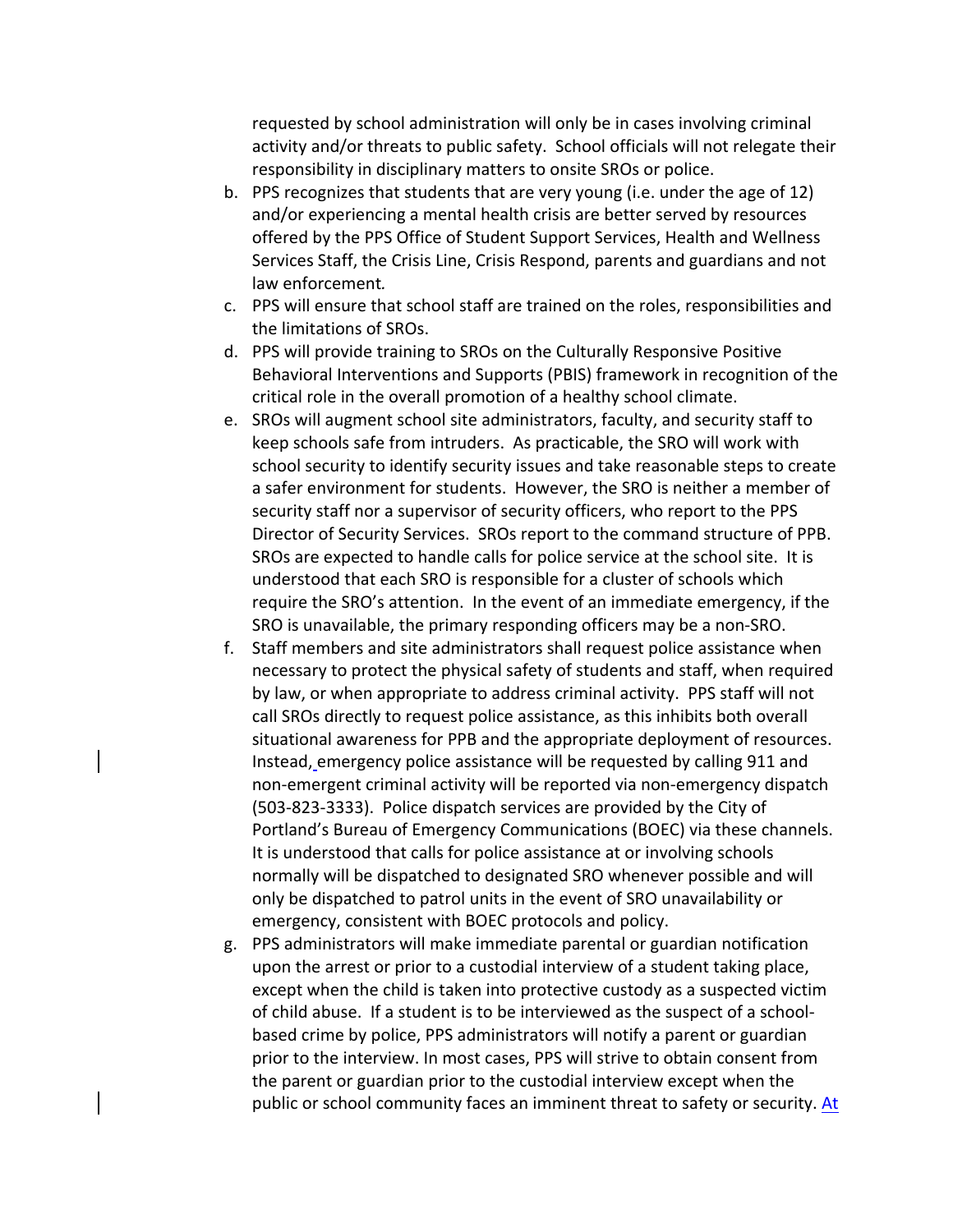the request of the student, a building administrator or school‐based staff member may be present for the custodial interview. Custodial interview means the questioning of a student by a law enforcement official, on school property, when the student in question is a suspect in the commission of a criminal offense, and the student is not free to leave the interview location. All custodial interviews will be recorded to create an audio record.

- h. PPS will maintain a comprehensive multi-hazard emergency operation plan. PPS will collaborate with YSD on an annual review and update of the plan. PPS will ensure that all PPS personnel are trained on the plan and that all school campuses participate in the mandatory emergency drills. PPS will also maintain a site vulnerability audit process and share this information with YSD for input and analysis.
- i. PPS will consult with an SRO or a YSD representative on an ongoing basis throughout the master planning and design phases of all new and modernized school buildings and campuses.
- j. PPS is responsible for the annual negotiation and maintenance of a Special Duty Employment for Second Employers contract with PPB to ensure adequate security and safety at after‐hours PPS events.
- k. The overall responsibility for safety and security planning at PPS sites and events lies with PPS administration. YSD staff are an important strategic partner in this process, will share information and provide expertise in an advisory capacity. PPS administrators have the legal authority and responsibility to exclude and/or trespass individuals that engage in problematic behavior on school property during both routine operations and after‐hours events. PPB officers have the power to override this authority of school staff in emergency and crisis situations.
- l. In the interests of both promoting student privacy and a safety teamwork approach with staff, each PPS comprehensive high school shall make every effort to provide an office space for the assigned SRO that can be locked and secured. Only SROs, administrators, and sworn personnel will have access to this space. SROs will be allowed to maintain secured files, a computer with PPS network access, and other necessary equipment for duties in this space. This space will be the preferred location for student interviews by SROs. PPS will assist SROs in clearly identifying patrol cars used by SROs to distinguish between routine SRO visits in schools and PPB officers responding to criminal matters.
- m. PPS will allow PPB to use PPS sites for first responder training whenever feasible. This will typically be during school breaks when the sites are not otherwise being used by students and staff.
- n. PPS will work with PPB to gather disaggregated data by school that informs the administration on the negative effects of disciplinary procedures for use in evaluating and revising district‐wide policies.
- o. PPS Director of Security (or designee) will maintain a method for the sworn member of PPB's On-Call YSD member to contact a counterpart in the PPS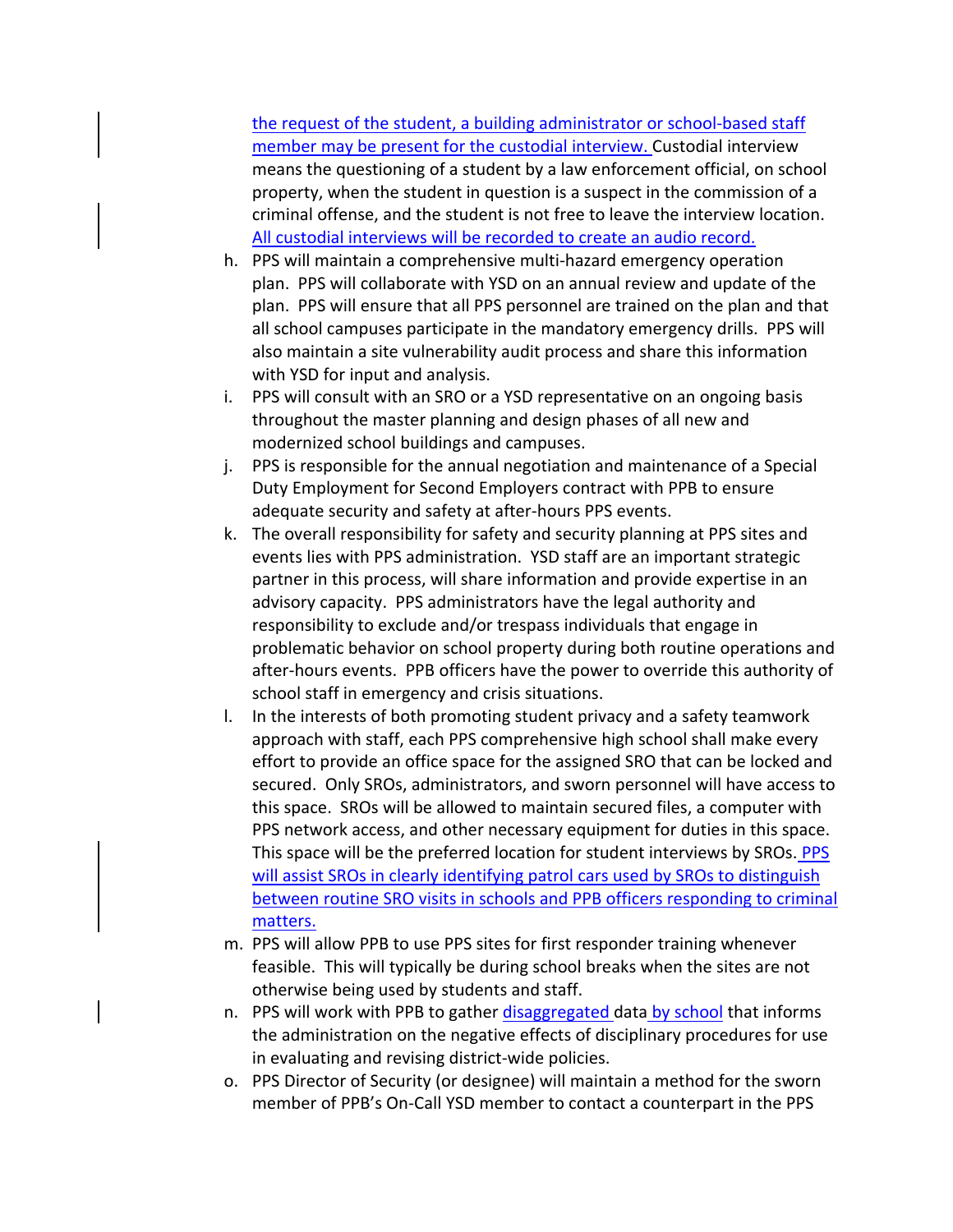security team in the event of after‐hours threats and/or other immediate public safety concerns. The PPS Director of Security (or designee) will ensure the YSD on‐call member is kept informed as to the PPS point of contact for such after‐hours threats or emergencies.

- VI. Mutual Duties and Responsibilities
	- a. PPB members are obligated to follow PPB Directives and SOPs, as well as state, local and federal laws. PPS employees are similarly obligated to follow district policies and procedures as well as local, state and federal laws.
	- b. In an effort to maintain an atmosphere of mutual cooperation, it is understood by all parties that PPS staff is responsible for maintaining a safe school environment, and that SROs will augment these efforts through their police roles and responsibilities and following best practices in trauma‐ informed responses and restorative justice principles. The responsibility for maintaining positive relationships with staff, police, students, parents and the community is a mutual responsibility of both SROs and PPS staff alike. PPS and PPB commit to provide ongoing information related to the SRO program to students to foster understanding of the program.
	- c. For the purposes of this MOUIGA, a school campus includes buildings, grounds, parking lots, lockers, and other school district property or sites used for the purpose of official PPS duties and functions.
	- d. The SRO, like all PPB Officers, is a sworn member of the PPB assigned to provide law enforcement expertise and resources to school site staff in maintaining safety within their assigned schools. Although the SRO and any other Portland Police Officers are supervised by PPB, and not PPS, the SRO and PPB Officers working with or interacting with a school in PPS shall, when feasible, take reasonable steps to work cooperatively with school administrators consistent with his/her responsibilities and perform the duties outlined in this **MOU-IGA** in accordance with the policies, rules and regulations of PPS and PPB.
	- e. PPB and PPS will exchange information as necessary to carry out their functions under this **MOU-IGA** in accordance with all applicable laws, including, but not limited to, the Family Educational Rights and Privacy Act (FERPA), and subject to the requirements and limitations of access to Criminal Justice Information System (CJIS) records and information. PPS may not provide FERPA protected information to the PPB except as provided under 34 CFR 99.36. Any shared data, records or information will not be re‐ disseminated without the express permission of the originating entity. For purposes of the Oregon Public Records Law, any shared records remain the records of the originating entity and will be subject to all applicable prohibitions against or exemptions from public disclosure under the Public Records Law.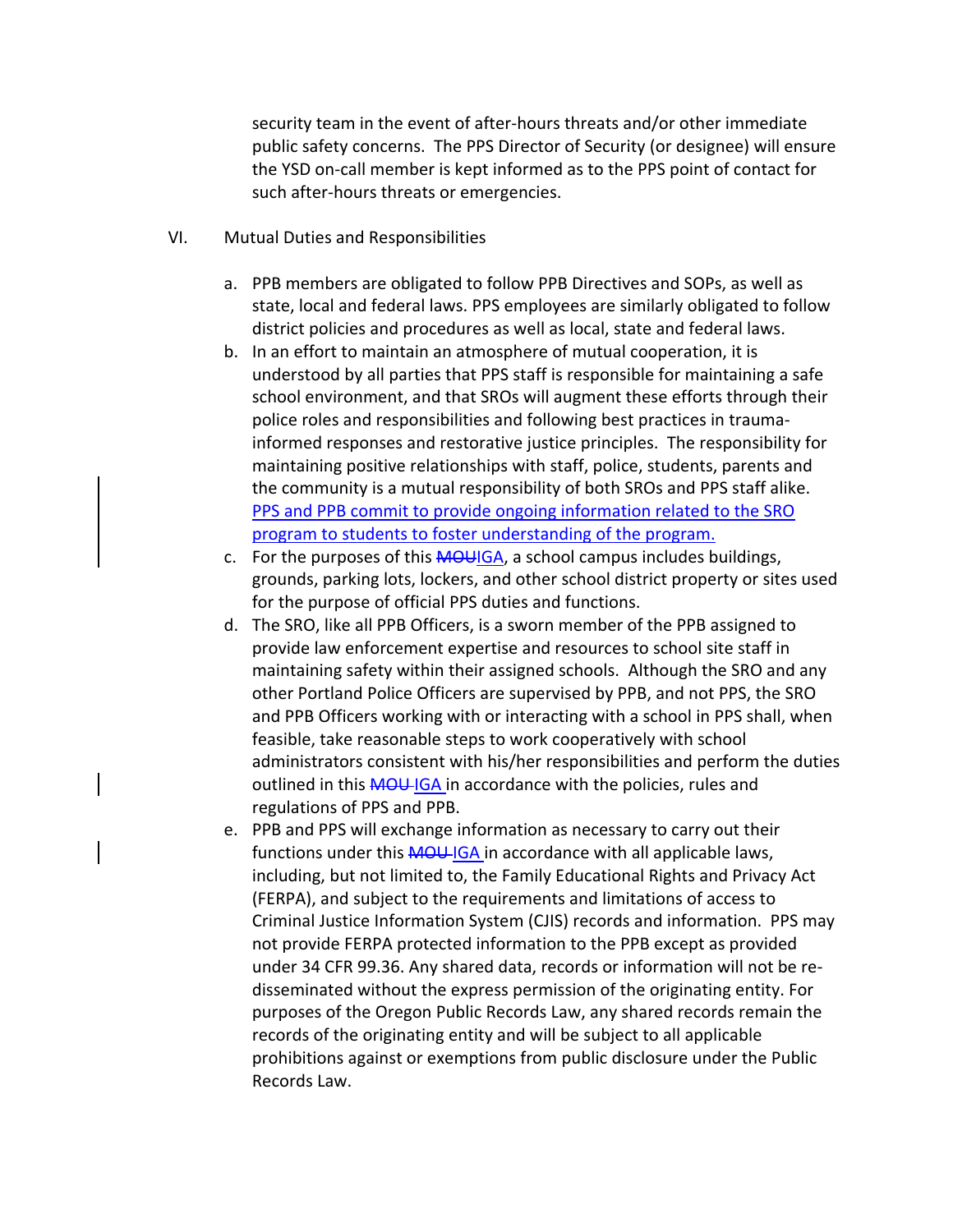- f. Notwithstanding paragraph (e), the parties to this agreement recognize that the Family Educational Rights and Privacy Act (FERPA) imposes strict penalties for improper disclosure of confidential student information, including but not limited to denial of access to personally identifiable information from education records (34 CFR 99.33; 34 CFR 99.67). Consistent with FERPA's requirements, personally identifiable information obtained by the CITY in the performance of this agreement may not be disclosed to third parties without written consent from both a student's parent or guardian and the District, and must be used only for the purposes identified in this agreement. Student education records may be released to DHS and the investigating agency during the course of a child abuse investigation.
- g. SROs who respond to and investigate reports of criminal behavior on school grounds or during school sponsored activities will employ a holistic and trauma‐informed approach. Officers shall consider the negative outcomes that youth of color, immigrants, and other marginalized individuals experience disproportionately. When determining a course of action, officers shall consider the seriousness of the offense, the impact on the victim, and the willingness of the offender to take responsibility and try make the situation whole. Officers are cognizant of and sensitive to the potential implications for youth regarding their involvement in the justice system and will use their best judgement when considering whether to make an arrest or referral for prosecution. Whenever possible, officers will encourage the use of restorative justice process in response to lower‐level crimes as an alternative to referral to the justice system.
- h. The YSD Captain (or designee) will make reasonable efforts to meet at least once per year with the SRO and site principal of each high school and may be invited by the PPS Superintendent (or designee) to one or more meetings for school site principals per year. If possible, the meeting shall occur prior to the school year to review expectations, roles, requirements and operational procedures with SROs, principals and security staff. During the second semester, another meeting should be held to address any issues or concerns that may have arisen since the last meeting. It is expected that the YSD Captain (or designee), SRO, and site principal or other PPS administrators will work together to resolve issues or concerns documented by either party. In the event a mutually agreed outcome cannot be resolved, the YSD Captain and PPS site administrator will elevate the issue to the Chief of Police and PPS Superintendent for resolution.
- i. As consistent with the recommendations of the Oregon Task Force on School Safety, both PPS and PPB shall:
	- i. Work cooperatively with the Statewide Tip Line (Safe Oregon);
	- ii. Establish and maintain a Student Threat Assessment System;
	- iii. Establish and maintain accurate floorplans for all sites;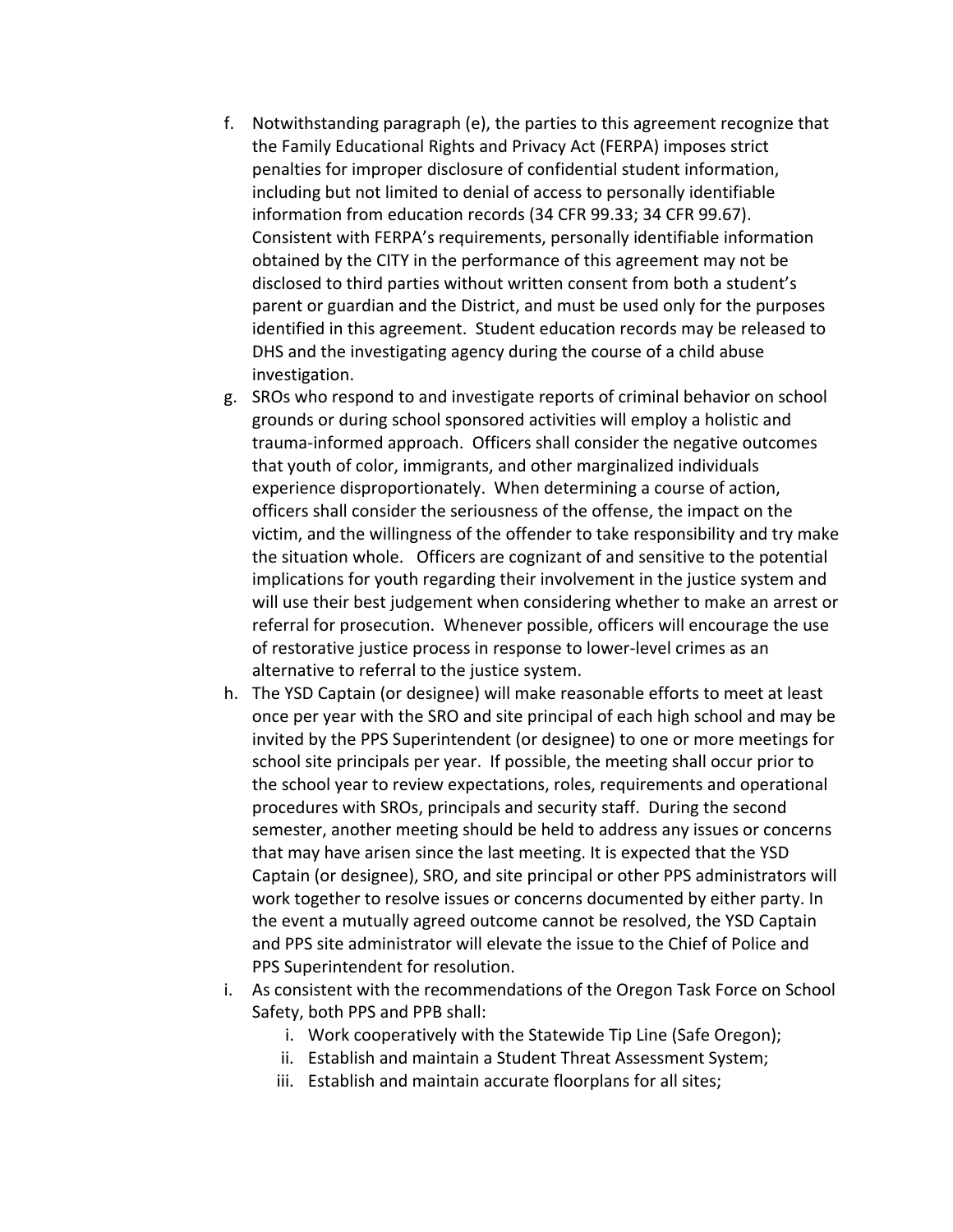- iv. Utilize standardized terminology (Lockdown; Lockout; Shelter in Place; Evacuate).
- j. PPS and PPB will work collaboratively to build strong leadership and engage best practices in regards to student and school safety. The YSD Captain or designee and PPS Director of Security will coordinate joint trainings to be held quarterly in the form of a partnership breakfast, where relevant topics and trends will be discussed, subject‐matter experts may be invited to speak, and experiential learning processes will be utilized (such as tabletop exercises and critical incident reviews).
- k. One goal of this **MOUIGA**, with regard to language, is to create an environment of mutual respect between PPB Officers and PPS students, parents, guardians, teachers and administrators. All members of the school community shall treat each other with respect and follow their applicable policies and directives.
- l. In the event of a critical incident at a PPS Campus, PPS and PPB will work in unified command to oversee the management of the incident. While operating under the Incident Command System model, a set of objectives and strategies will be developed that considers student, staff and officer safety the top priority. While PPS will manage the school threat assessment process, PPB will participate in this process as a partner. PPS's Director of Security (or designee) and the YSD Captain (or designee) regularly evaluate the need for, and arrange, for training in high‐risk, low‐frequency emergencies such as Active Shooter training.
- m. Both parties shall involve stakeholders in the revision process to implement policies that address constitutional, privacy or civil rights‐related concerns.
- n. The parties shall ensure that their staff are trained on the expectations and responsibilities outlined in this document.
- VII. Indemnification
	- a. Subject to the provisions and limitations of the Oregon Constitution and the Oregon Tort Claims Act, PPS shall defend, indemnify and hold harmless CITY, and each of CITY's elected officials, officers, employees and agents, from and against any and all claims, suits, actions or expenses of any kind or nature resulting from or arising out of any intentional or negligent act, error or omission of any officer, employee or agent of PPS.
	- b. Subject to the provisions and limitations of the Oregon Constitution and the Oregon Tort Claims Act, CITY shall defend, indemnify and hold harmless PPS, and each of PPS' elected officials, officers, employees and agents, from and against any and all claims, suits, actions or expenses of any kind or nature resulting from or arising out of any intentional or negligent act, error or omission of any officer, employee or agent of CITY or PPB arising out of or related to the performance of duties by PPB SROs under this MOUIGA.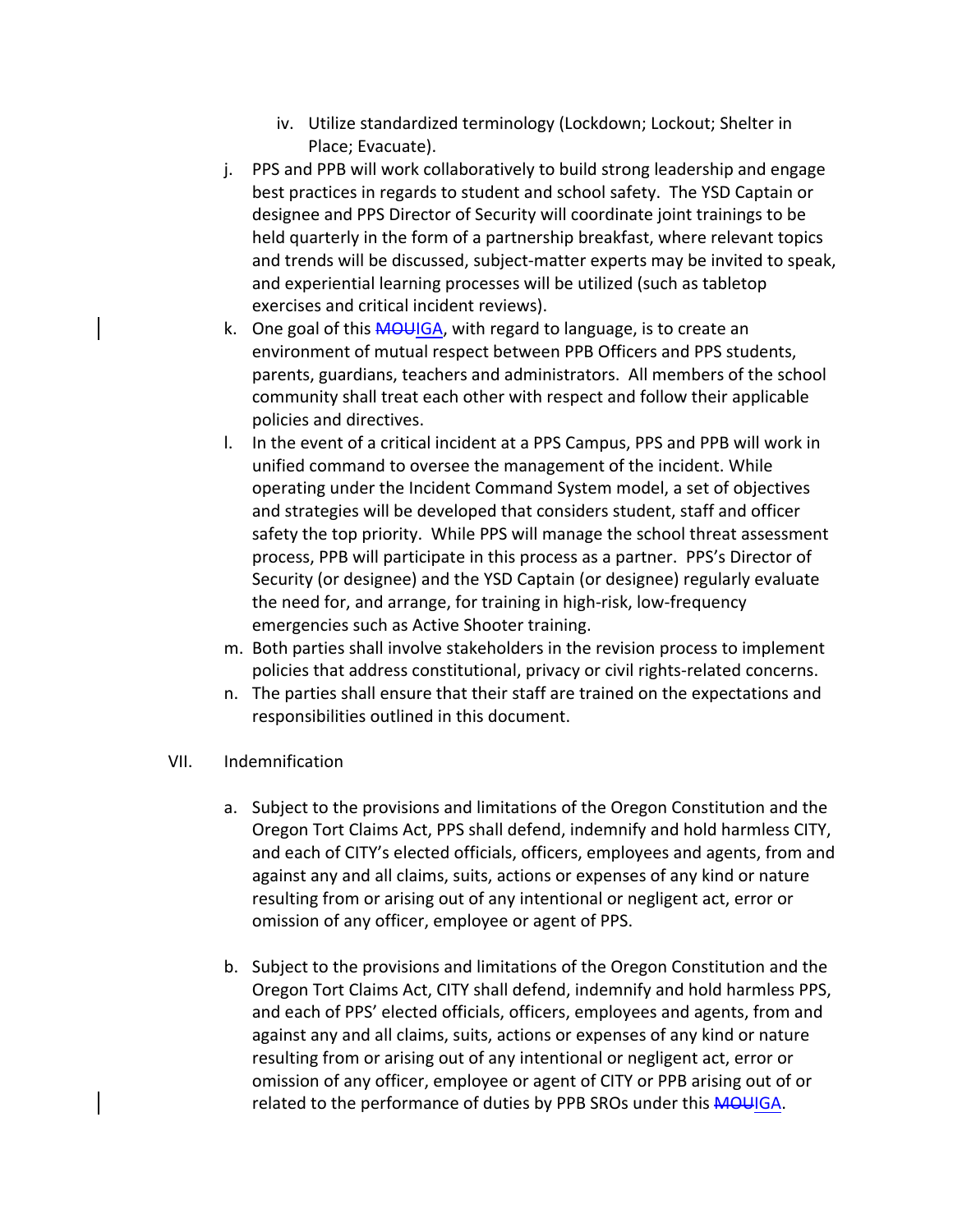## VIII. Choice of Law and Forum

This agreement shall be governed by and interpreted under the laws of the State of Oregon. Any litigation under this agreement shall be resolved in the trial court of Multnomah County, State of Oregon.

IX. Insurance

Each party agrees to maintain insurance levels, or self‐insurance in accordance with ORS 30.282, for the duration of this agreement at levels necessary to protect against public body liability as specified in ORS 30.260, *et. seq*.

- X. Reimbursement by PPS
	- a. The SRO Partnership will consist of, at the minimum, having an officer assigned to each of the district's high school clusters. SRO's will spend a minimum of 90% of their on‐duty time engaged in work related to PPS campus safety, excluding officer training hours and PPA contractual considerations (such as sick and/or discretionary time off).
	- b. A "Cluster" is defined as: One of the 9 recognized PPS High Schools and all of its feeder schools that graduate up to that high school. The 9 recognized PPS high schools, for the purpose of this agreement, are as follows (alphabetically):
		- ‐ Benson High School Cluster
		- ‐ Cleveland High School Cluster
		- ‐ Grant High School Cluster
		- ‐ Franklin High School Cluster
		- ‐ Jefferson High School Cluster
		- ‐ Lincoln High School Cluster
		- ‐ Madison High School Cluster
		- ‐ Roosevelt High School Cluster
		- ‐ Wilson High School Cluster
	- c. PPS agrees to pay, and PPB agrees to accept, as full and complete compensation to the City for SRO Partnership, on the invoicing and payment schedule provided in Addendum A attached to and incorporated into this Agreement, as follows:

 ‐ A fixed cost of 70% of 9 SRO FTEs and 2 SRO Sergeant FTEs for 9 months of each fiscal year of this contract with the exception of FY 2018/19

 ‐ A fixed cost of 50% of 9 SRO FTEs and 2 SRO Sergeant FTEs for 3 months of each fiscal year of this contract with the exception of FY 2018/19

 ‐ For the partial FY 18/19, upon signing and implementation of this agreement, PPS agrees to pay, and PPB agrees to accept as full and complete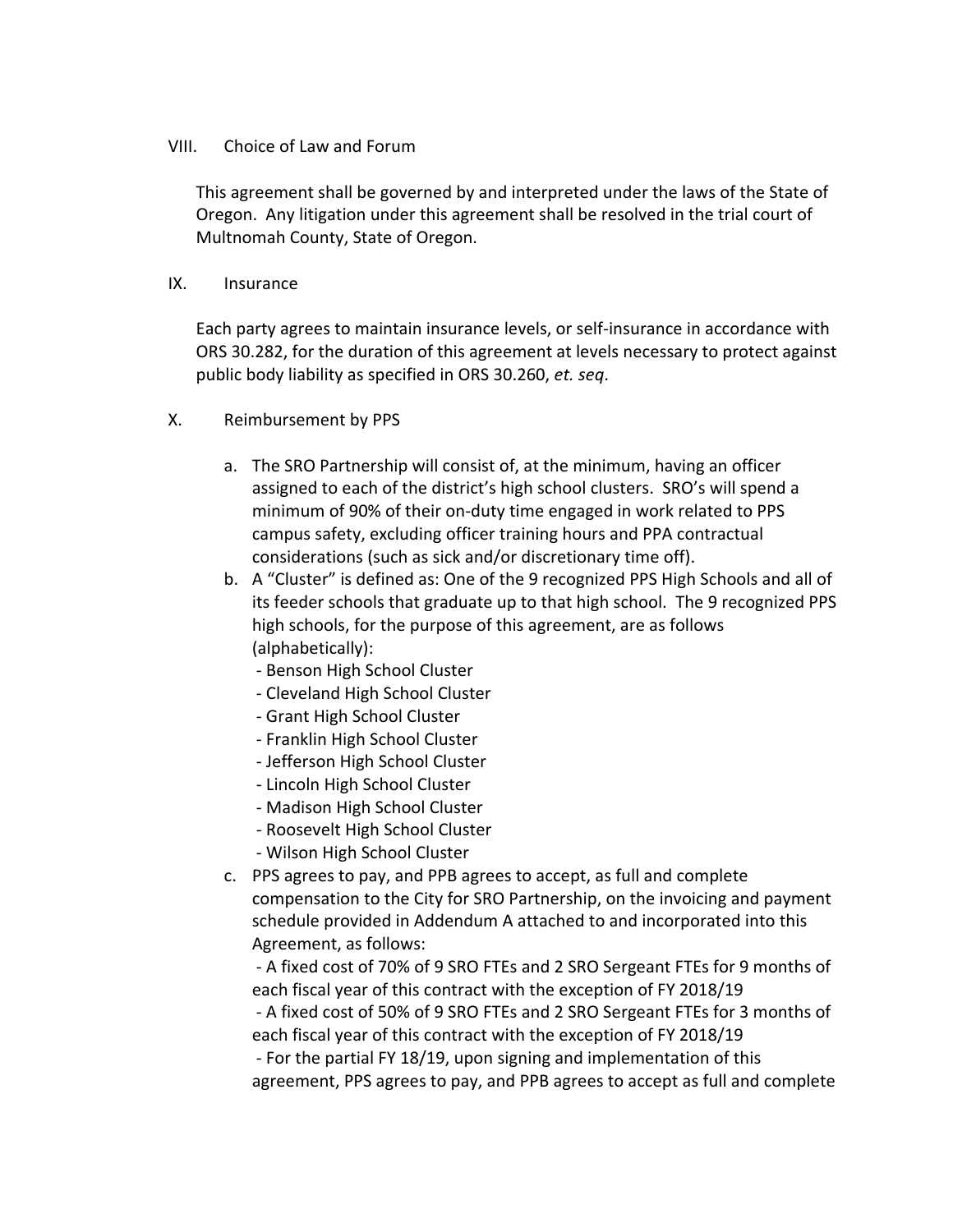compensation to the City for SRO Partnership in FY18/19, the sum of \$364,000.

- d. It is understood for purposes of this agreement that an FTE is defined in accordance with the Labor Agreement between the Portland Police Association (PPA) and the City of Portland as a full‐time officer or sergeant compensated at the top step of their classification, including annual Cost of Living Adjustments (COLA).
- e. PPS is responsible for funding requests for police presence at after‐school events, when a safety need is anticipated, through Special Duty Employment for Second Employers contract. PPS agrees to provide the funding and make the requests when appropriate for such events on school property. It is understood that efforts will be made to staff school‐related secondary special duty employment requests with appropriate SROs first, but non SRO PPA members may be assigned to these duties if appropriate SROs cannot be hired for these events unless otherwise specified.
- f. The parties may modify the invoicing and payment schedule provided in Addendum A by written agreement.

# **Signatures of Parties to this Memorandum of UnderstandingIntergovernmenal Agreement**

\_\_\_\_\_\_\_\_\_\_\_\_\_\_\_\_\_\_\_\_\_\_\_\_\_\_\_\_\_\_\_\_\_\_\_\_\_\_\_\_\_\_\_\_\_\_\_\_\_\_\_\_\_\_\_\_\_\_\_\_\_\_\_\_\_\_\_ Guadalupe Guerrero, Superintendent of Schools **Date** Portland Public Schools

Danielle Outlaw, Chief of Police **Branch and Chief Contact Chief Chief** Date Portland Police Bureau

Approved as to form:

PPS General Counsel **Date Date** 

Portland City Attorney **Date** 

\_\_\_\_\_\_\_\_\_\_\_\_\_\_\_\_\_\_\_\_\_\_\_\_\_\_\_\_\_\_\_\_\_\_\_\_\_\_\_\_\_\_\_\_\_\_\_\_\_\_\_\_\_\_\_\_\_\_\_\_\_\_\_\_\_\_\_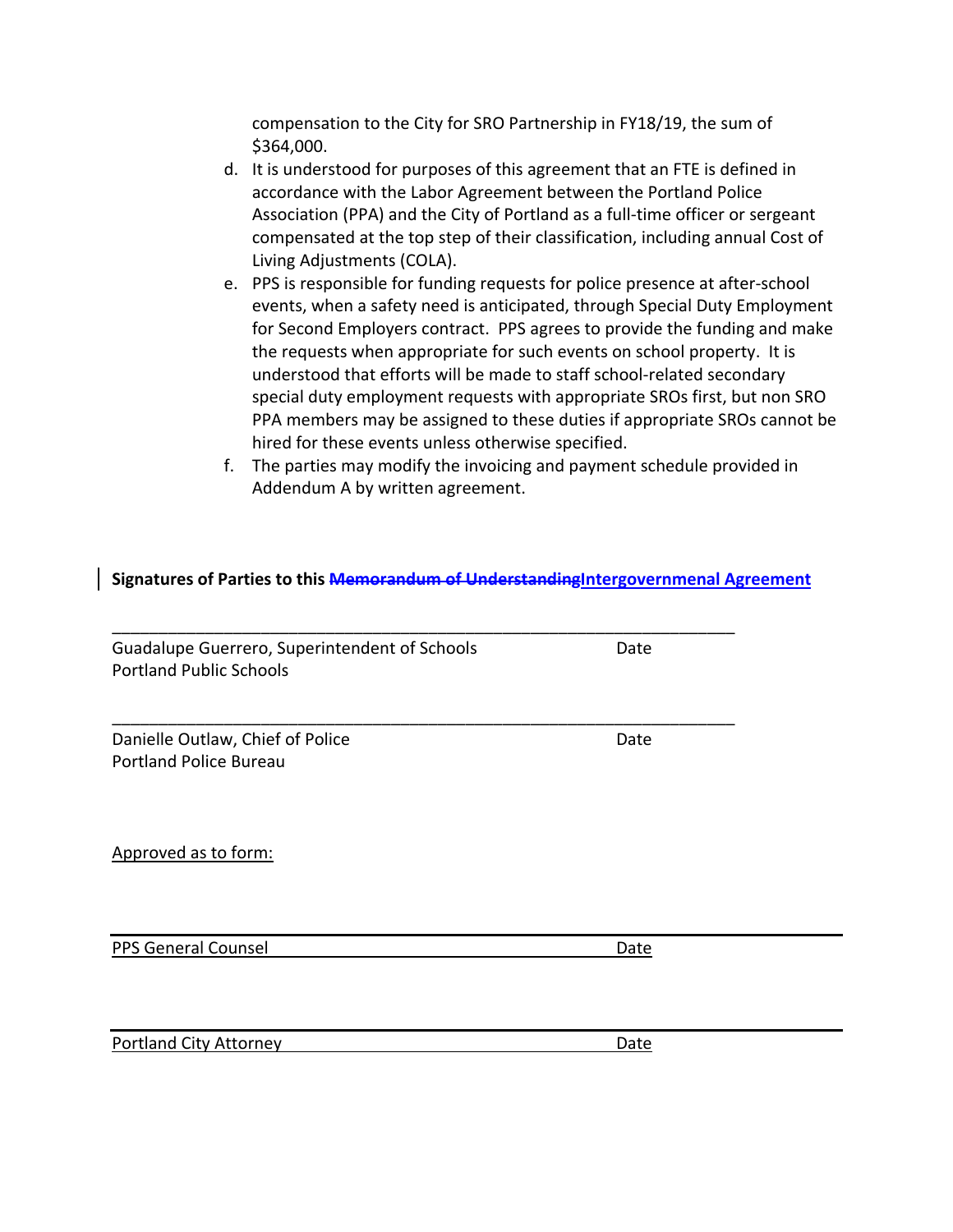# **Intergovernmental Agreement Between The City of Portland, through the Portland Police Bureau and Portland Public Schools**

This Intergovernmental Agreement (IGA) is entered into between the City of Portland, through the Portland Police Bureau ("CITY" or "PPB"), and Multnomah County School District #1J ("Portland Public Schools" or "PPS"). In the effort to co‐produce strategies and practices that lead to a respectful, inclusive and safe environment for all students, staff, community and police, this MOU outlines expectations and understandings related to School Resource Officers ("SRO") assigned to work with Portland Public Schools.

I. Purpose

The framework of the PPB and PPS SRO program is provided by guidance from the United States Department of Justice (DOJ). This is done through the DOJ's "SECURe Framework" (Safe School‐based Enforcement through Collaboration, Understanding, and Respect recommendations). Accordingly, this agreement is entered into in the interest of creating a sustainable partnership, ensuring that constitutional and statutory civil rights requirements are met, effective SRO and school staff recruiting and hiring takes place, relevant training is provided to personnel, good performance is recognized, and that SROs and school staff are continually evaluated. The main purpose of assigning SROs in schools is to maintain a safe and secure learning environment for students, staff and families.

This agreement is meant to provide the parameters for the working relationship between the parties during times when daily school district operations or district sponsored events or activities are concerned. The Parties recognize that in the event of a public safety threat or crisis event, first responders will respond according to their department policies and state law.

SROs are not hired to augment school discipline policies or practices. SROs provide a law enforcement resource within the schools to ensure the safety of students, staff and school communities. At the request of school site administrators, SROs have the authority to assist school officials with maintaining school discipline but will only exercise this authority at their discretion in cases concerning safety. SROs will not be used to participate in minor disciplinary matters or enforcement of administrative school rules.

- II. Definitions
	- a. School Resource Officer: An SRO is a sworn law enforcement officer who performs three primary and equally‐important duties: as a public safety officer, a mentor/informal counselor, and a guest lecturer/informal educator. SROs are police officers employed by the City of Portland who have undergone and are continually trained in restorative justice and trauma‐informed practices. SROs are not to be used for school discipline.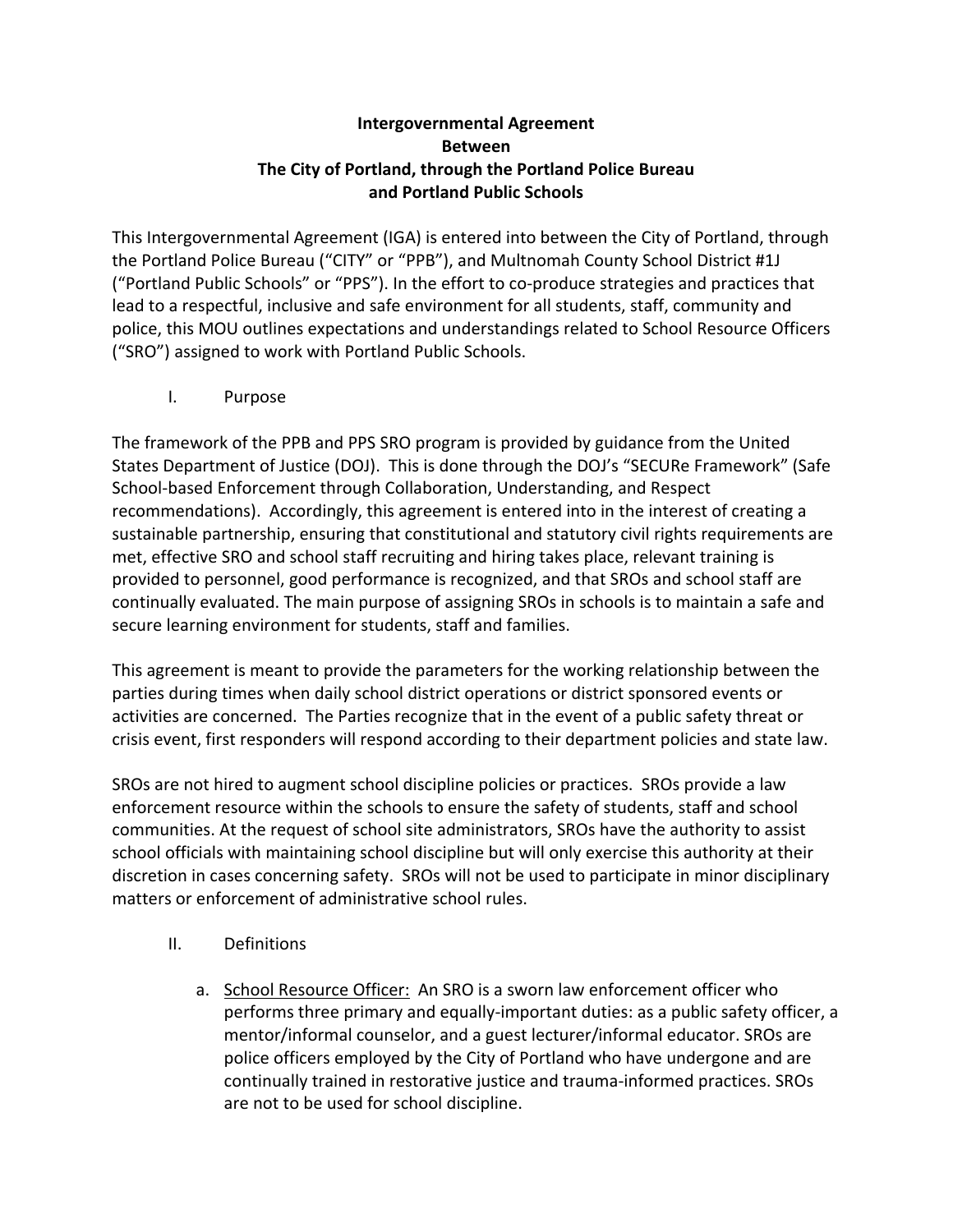- b. Youth Services Division ("YSD"): The Division of the Portland Police Bureau that concentrates on youth related matters, including the assignment and supervision of SROs.
- III. Term of Agreement/Modifications/Termination

The term of this agreement will commence September 12, 2018. Unless terminated sooner in accordance with paragraph (e) of this section, this agreement is valid for 5 years, ending on June 30, 2023, the last day of FY 2022/2023. The parties agree to review this document on a quarterly basis during its' first year for any possible modifications. After the first year, it shall be reviewed by the parties at least once annually for the purposes of adjustments, as necessary. Throughout the first year quarterly reviews and subsequent annual reviews, the parties agree to seek the participation and feedback of students served by the SRO program.

- a. All parties agree to work together to attempt to overcome challenges and resolve issues and to strive to maintain a sustainable partnership throughout this review and renewal process.
- b. Modifications to this agreement may be made at any time upon mutual agreement between PPS and PPB.
- c. With the exception of the initial quarterly reviews of this agreement, it is understood that before any major modification of this agreement, except in cases of emergency modification or renewal involving minor modifications, that efforts will be made to engage community stakeholders.
- d. Legal counsel will participate in any modifications of this agreement.
- e. Either party may terminate this agreement at any time without cause, upon ninety (90) days written notice to the other party prior to the end of the school year. In the event this agreement is terminated without cause, the party terminating the agreement shall use their best effort to notify the other by January 1 of their intent to terminate this agreement at the end of the then‐current fiscal year.
- IV. Duties and Responsibilities of PPB and SROs
	- a. Officers assigned to SRO duties fall under the command, supervision and direction of the Youth Services Division of the Portland Police Bureau and are subject to all policies and directives of the PPB. SROs shall remain employees of CITY and PPB for all purposes at all times and are not employees of PPS for any purpose.
	- b. PPB is solely responsible for the recruitment, employment and assignment of officers to SRO positions and for the provision of necessary training and equipment to SROs. PPS stakeholders, including but not limited to school site administrators and student representatives, will be invited by PPB to participate as panelists during the process of interviewing SRO candidates.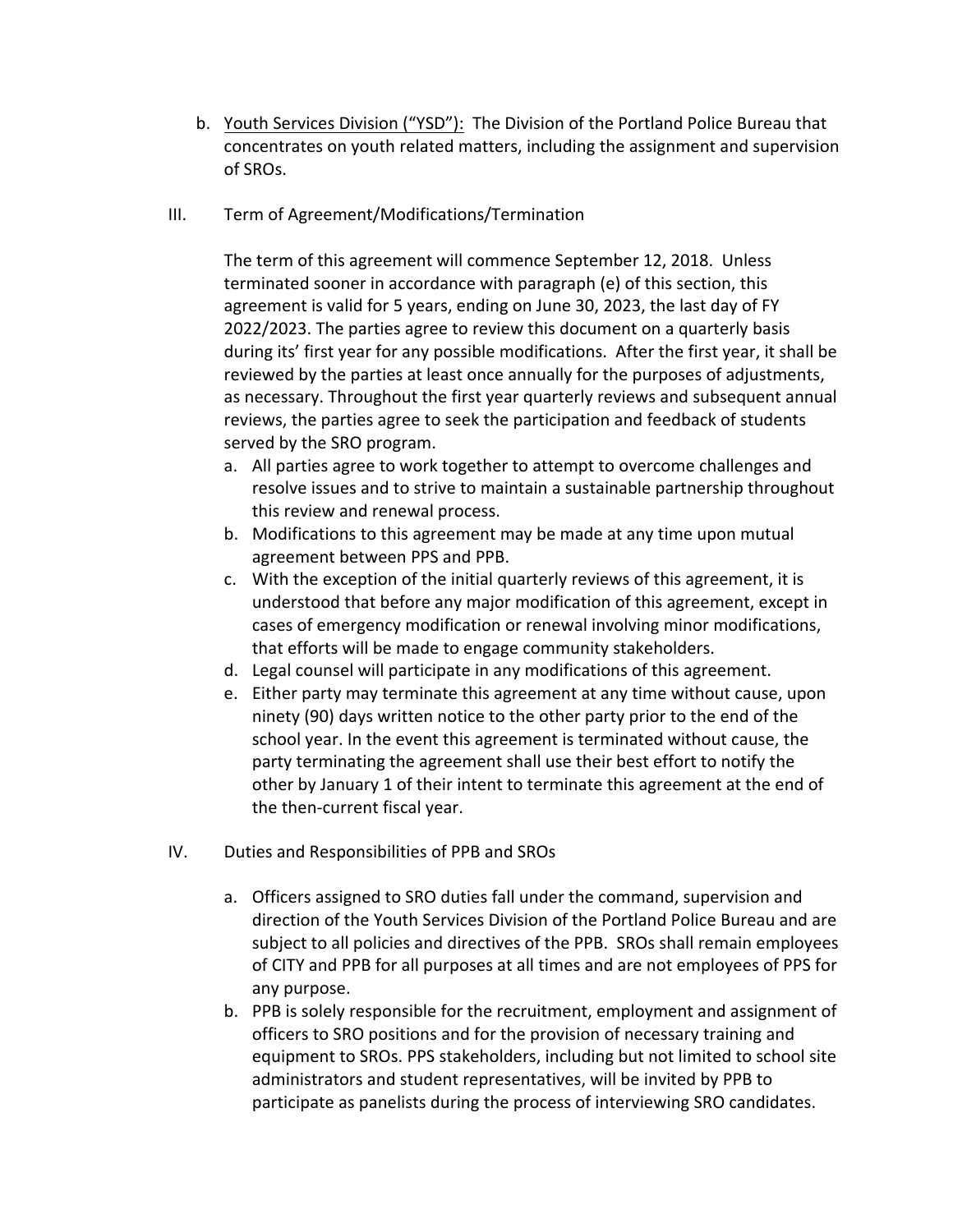- c. PPB will strive to assign officers to SRO positions who have demonstrated experience, training and capacity for work in areas of community policing, youth engagement, trauma‐informed practice, the multidisciplinary threat assessment process, and restorative justice.
- d. PPB recognizes that students that are very young (i.e. under the age of 12) and/or experiencing a mental health crisis are better served by resources offered by PPS Office of Student Support Services, Student Success and Health Department staff, the Crisis Line, Crisis Respond, parents and guardians, and not law enforcement*.*
- e. The SRO and any PPB officers, working with or interacting with a school in PPS, shall comply with PPB directives and all applicable state, local and federal laws and ordinances, including the Family Educational Rights and Privacy Act (FERPA) and Criminal Justice Information Services (CJIS) guidelines and requirements.
- f. The YSD Captain (or designee) shall consult with PPS administrators prior to the assignment of an SRO to identify any special needs or concerns to be taken into consideration during the selection process.
- g. YSD will maintain an on‐call supervisor to ensure a timely response to urgent public safety needs on the part of the district.
- h. YSD will ensure that all SROs are familiar with the PPS multi‐hazard emergency response plan and that, whenever possible, SROs will participate in the mandatory emergency drills.
- i. The YSD Captain (or designee) will coordinate the planning, budgeting, management and agency leadership for the SRO program, provide program monitoring and assistance with problem solving, and will handle overall coordination and communication between PPS and PPB as a whole. As such, the YSD Captain (or designee) will attempt to resolve disputes that may arise between SROs and school staff, which may include reassignment of the SRO. The input and feedback of administrators, students and school staff is valued and an important consideration in SRO deployment. The YSD Captain (or designee) will consult with PPS staff regarding the assignment of SROs, and the final placement of SROs will ultimately be at the discretion of the YSD Captain.
- j. PPB recognizes the importance of building positive relationships between police officers and the youth they serve. Accordingly, and to the extent possible, SROs will participate in positive student activities in the school community in order to build trusting and respectful relationships with students, families and staff. Based on availability of time and resources, SROs may offer the following to PPS schools:
	- i. Attendance at staff meetings
	- ii. Classroom instruction as an informal instructor or guest teacher in subjects mutually agreed upon by PPS staff and YSD staff. Appropriate curriculum constantly changes based on each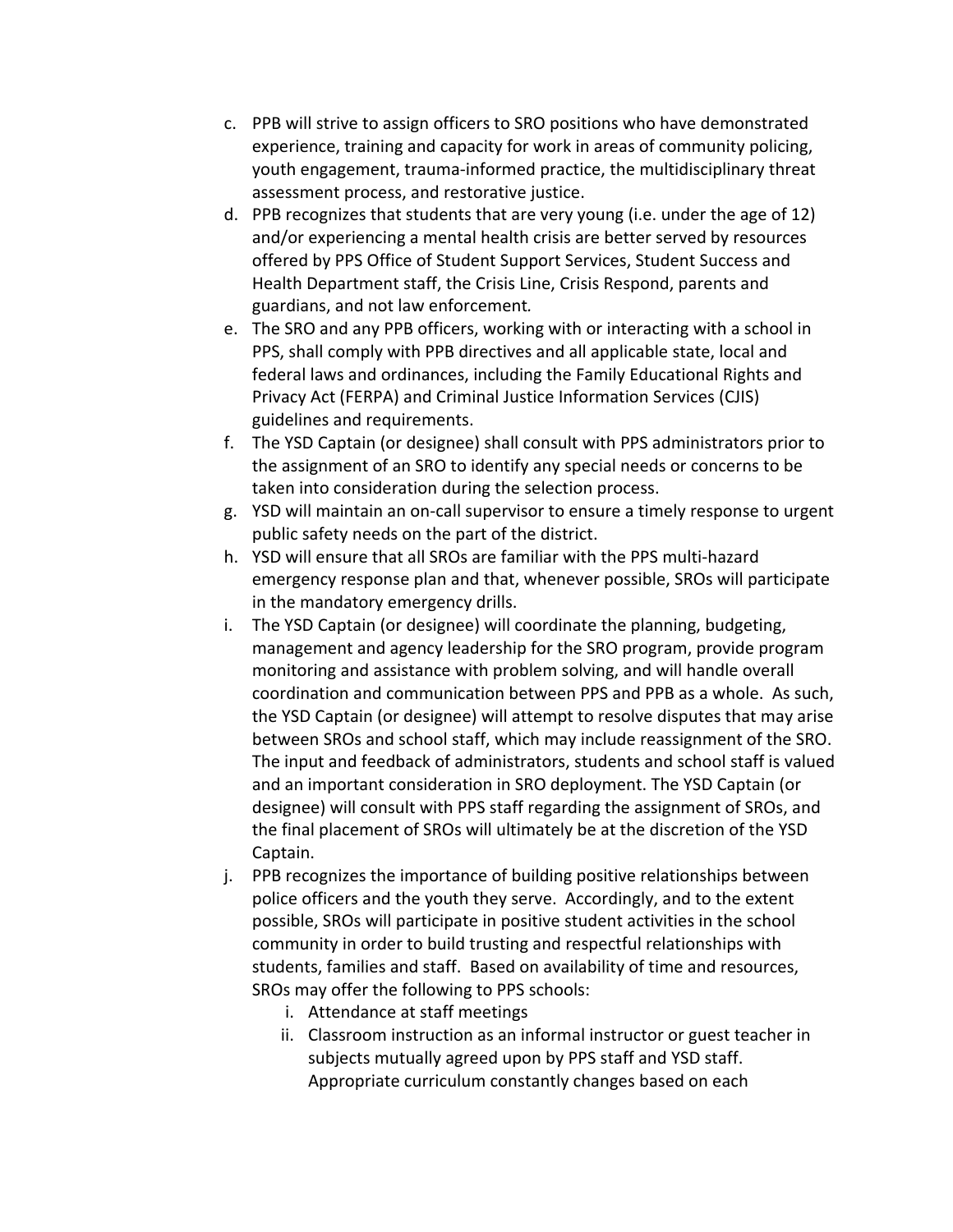community's needs and is commonly provided through government as well as private programs.

- iii. Tailor-made classroom engagement opportunities after a needs assessment with school staff
- iv. Attendance at parent‐teacher organization meetings
- v. Attendance at student academies
- vi. Participation in other relationship‐building opportunities such as talent shows, assemblies and field trips
- vii. Participation in positive relationship‐building events and opportunities with the school communities at large
- viii. Public safety services for after‐hours Portland Public School events, to include sports, dances, and other school activities. The services specific to this subsection require authorization by the PPB by means of a Special Duty Employment for Second Employers contract. Other scheduling options are at the discretion of the YSD Captain (or designee) and subject to the terms of the PPA labor agreement.
- k. SROs will be trained in, use, and maintain current knowledge of criminal justice alternatives such as referrals to Restorative Dialogues, prevention and mentoring programs and other pro‐social activities to improve successful outcomes for youth and to avoid, to the extent practicable, referral of youth to the juvenile justice system.
- l. YSD will maintain a team of SROs with current nationally recognized SRO certifications, case law updates, and threat assessment processes.
- m. PPB and PPS will collect and jointly report to the Portland City Council and PPS Board of Education annually on disaggregated data related to the SRO program, including but not limited to number of arrests, referrals to the justice system, types of crimes/incidences and a description and summary of non‐arrest responses, such as the addition of school supports, counseling and restorative justice practices occurring in lieu of arrest. Data will be collected on a per school basis so that site‐based trends may be identified, analyzed and addressed.
- V. Duties and Responsibilities of PPS
	- a. PPS holds the primary responsibility of enforcement of school policies, rules, and the disciplinary role on school sites. SROs augment school staffing and work onsite at schools but discipline is the sole responsibility of school administrators. Participation by an SRO in a disciplinary matter that is requested by school administration will only be in cases involving criminal activity and/or threats to public safety. School officials will not relegate their responsibility in disciplinary matters to onsite SROs or police.
	- b. PPS recognizes that students that are very young (i.e. under the age of 12) and/or experiencing a mental health crisis are better served by resources offered by the PPS Office of Student Support Services, Health and Wellness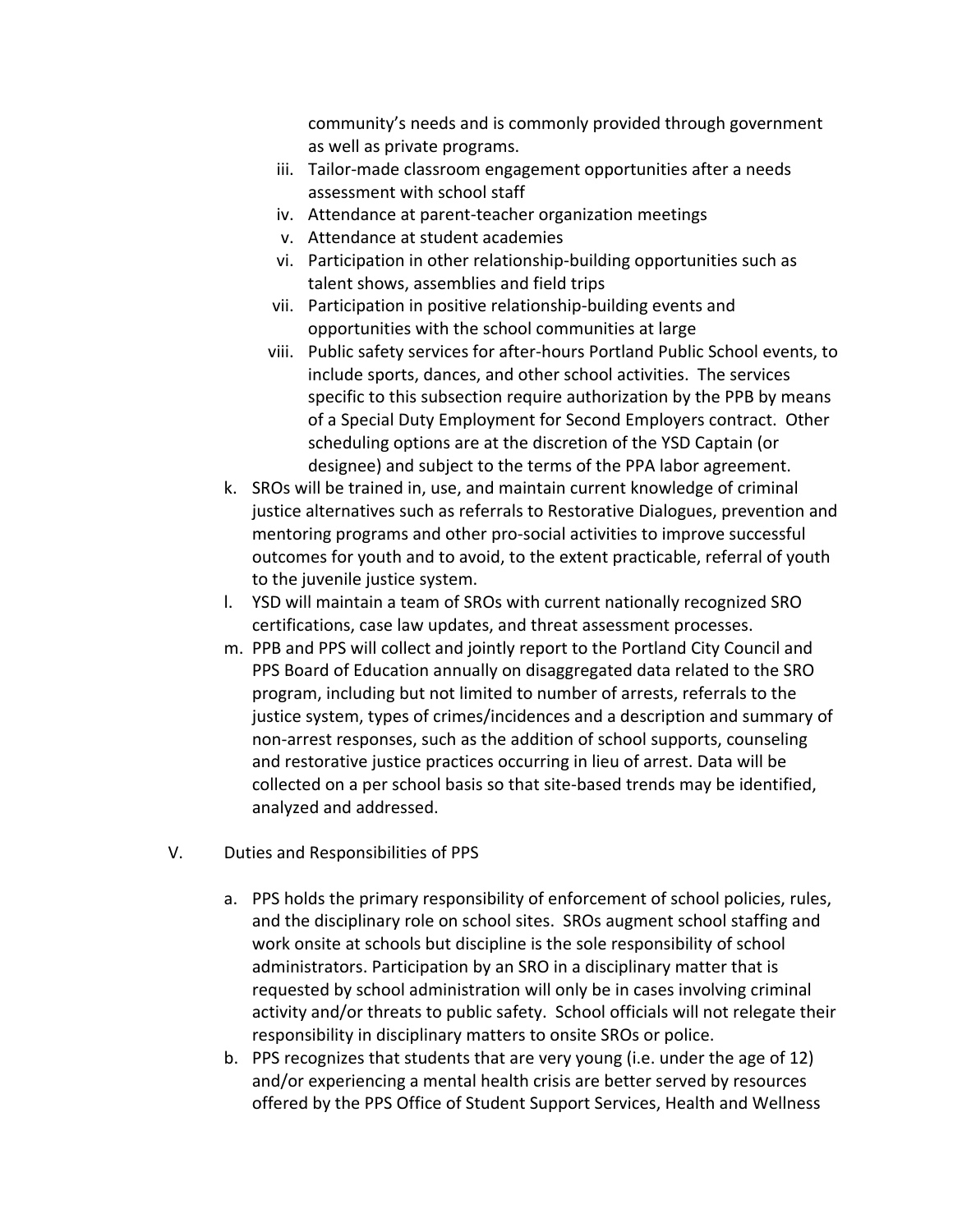Services Staff, the Crisis Line, Crisis Respond, parents and guardians and not law enforcement*.*

- c. PPS will ensure that school staff are trained on the roles, responsibilities and the limitations of SROs.
- d. PPS will provide training to SROs on the Culturally Responsive Positive Behavioral Interventions and Supports (PBIS) framework in recognition of the critical role in the overall promotion of a healthy school climate.
- e. SROs will augment school site administrators, faculty, and security staff to keep schools safe from intruders. As practicable, the SRO will work with school security to identify security issues and take reasonable steps to create a safer environment for students. However, the SRO is neither a member of security staff nor a supervisor of security officers, who report to the PPS Director of Security Services. SROs report to the command structure of PPB. SROs are expected to handle calls for police service at the school site. It is understood that each SRO is responsible for a cluster of schools which require the SRO's attention. In the event of an immediate emergency, if the SRO is unavailable, the primary responding officers may be a non‐SRO.
- f. Staff members and site administrators shall request police assistance when necessary to protect the physical safety of students and staff, when required by law, or when appropriate to address criminal activity. PPS staff will not call SROs directly to request police assistance, as this inhibits both overall situational awareness for PPB and the appropriate deployment of resources. Instead, emergency police assistance will be requested by calling 911 and non‐emergent criminal activity will be reported via non‐emergency dispatch (503‐823‐3333). Police dispatch services are provided by the City of Portland's Bureau of Emergency Communications (BOEC) via these channels. It is understood that calls for police assistance at or involving schools normally will be dispatched to designated SRO whenever possible and will only be dispatched to patrol units in the event of SRO unavailability or emergency, consistent with BOEC protocols and policy.
- g. PPS administrators will make immediate parental or guardian notification upon the arrest or prior to a custodial interview of a student taking place, except when the child is taken into protective custody as a suspected victim of child abuse. If a student is to be interviewed as the suspect of a school‐ based crime by police, PPS administrators will notify a parent or guardian prior to the interview. In most cases, PPS will strive to obtain consent from the parent or guardian prior to the custodial interview except when the public or school community faces an imminent threat to safety or security. At the request of the student, a building administrator or school‐based staff member may be present for the custodial interview. Custodial interview means the questioning of a student by a law enforcement official, on school property, when the student in question is a suspect in the commission of a criminal offense, and the student is not free to leave the interview location. All custodial interviews will be recorded to create an audio record.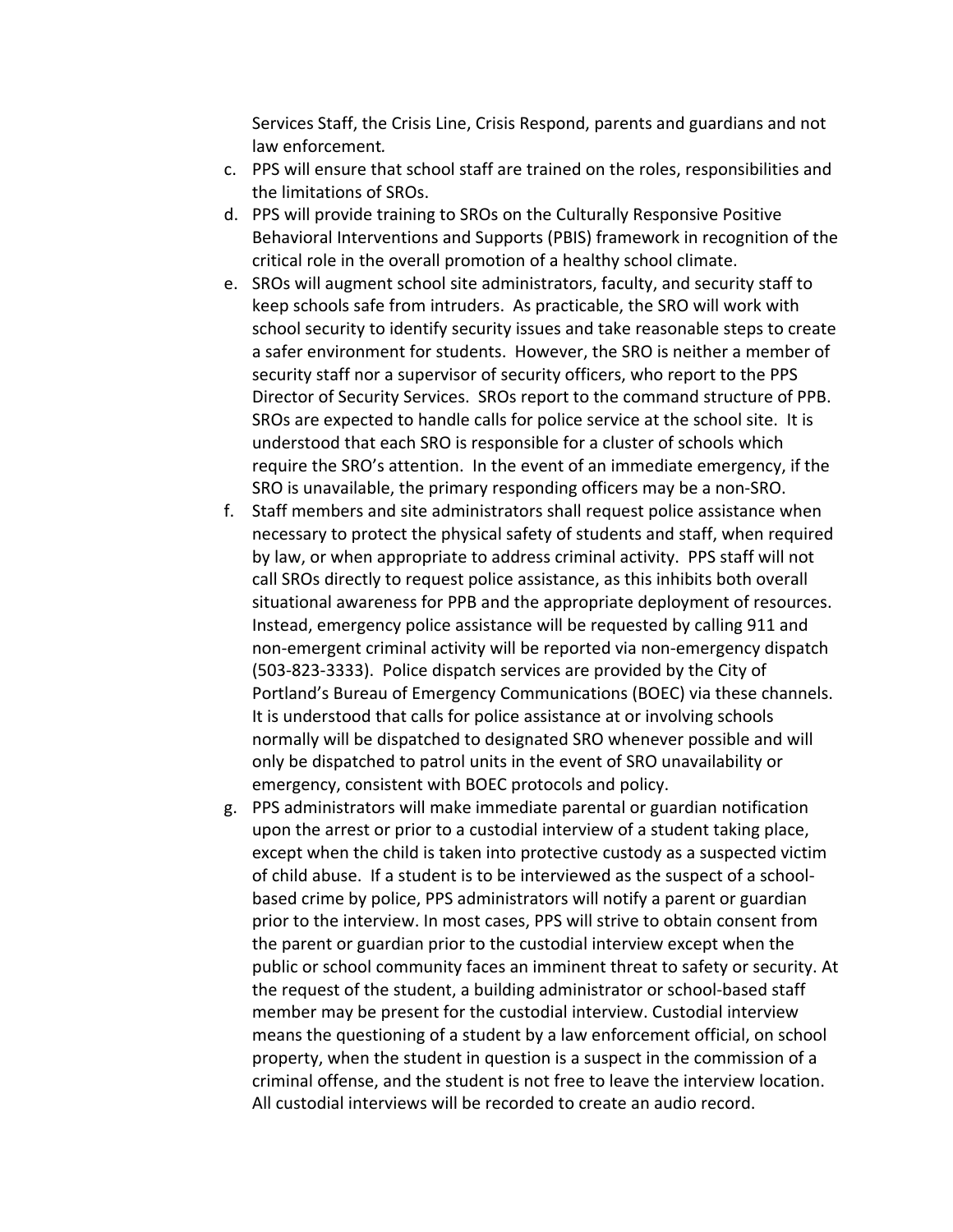- h. PPS will maintain a comprehensive multi‐hazard emergency operation plan. PPS will collaborate with YSD on an annual review and update of the plan. PPS will ensure that all PPS personnel are trained on the plan and that all school campuses participate in the mandatory emergency drills. PPS will also maintain a site vulnerability audit process and share this information with YSD for input and analysis.
- i. PPS will consult with an SRO or a YSD representative on an ongoing basis throughout the master planning and design phases of all new and modernized school buildings and campuses.
- j. PPS is responsible for the annual negotiation and maintenance of a Special Duty Employment for Second Employers contract with PPB to ensure adequate security and safety at after‐hours PPS events.
- k. The overall responsibility for safety and security planning at PPS sites and events lies with PPS administration. YSD staff are an important strategic partner in this process, will share information and provide expertise in an advisory capacity. PPS administrators have the legal authority and responsibility to exclude and/or trespass individuals that engage in problematic behavior on school property during both routine operations and after‐hours events. PPB officers have the power to override this authority of school staff in emergency and crisis situations.
- l. In the interests of both promoting student privacy and a safety teamwork approach with staff, each PPS comprehensive high school shall make every effort to provide an office space for the assigned SRO that can be locked and secured. Only SROs, administrators, and sworn personnel will have access to this space. SROs will be allowed to maintain secured files, a computer with PPS network access, and other necessary equipment for duties in this space. This space will be the preferred location for student interviews by SROs. PPS will assist SROs in clearly identifying patrol cars used by SROs to distinguish between routine SRO visits in schools and PPB officers responding to criminal matters.
- m. PPS will allow PPB to use PPS sites for first responder training whenever feasible. This will typically be during school breaks when the sites are not otherwise being used by students and staff.
- n. PPS will work with PPB to gather disaggregated data by school that informs the administration on the negative effects of disciplinary procedures for use in evaluating and revising district‐wide policies.
- o. PPS Director of Security (or designee) will maintain a method for the sworn member of PPB's On‐Call YSD member to contact a counterpart in the PPS security team in the event of after‐hours threats and/or other immediate public safety concerns. The PPS Director of Security (or designee) will ensure the YSD on‐call member is kept informed as to the PPS point of contact for such after‐hours threats or emergencies.
- VI. Mutual Duties and Responsibilities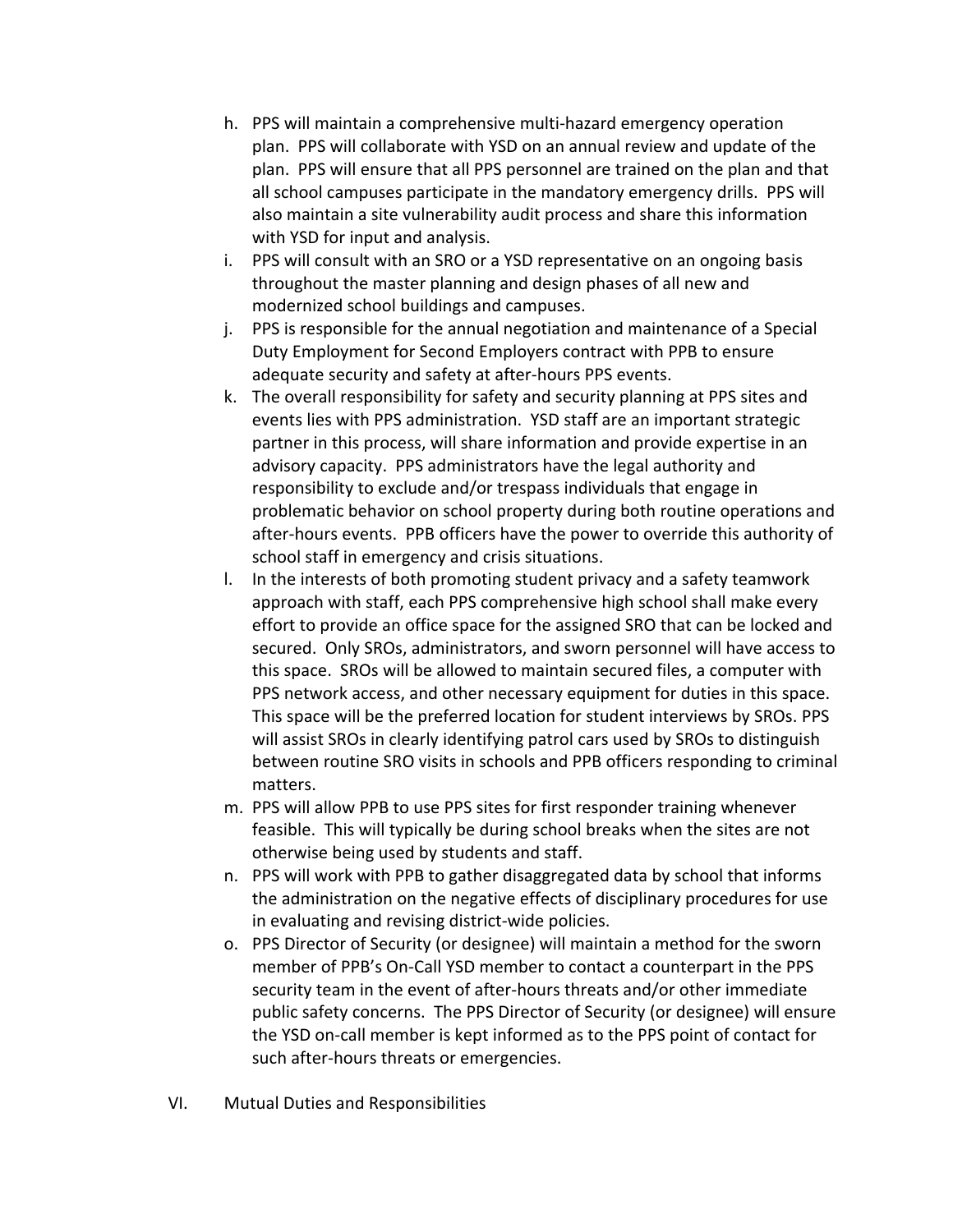- a. PPB members are obligated to follow PPB Directives and SOPs, as well as state, local and federal laws. PPS employees are similarly obligated to follow district policies and procedures as well as local, state and federal laws.
- b. In an effort to maintain an atmosphere of mutual cooperation, it is understood by all parties that PPS staff is responsible for maintaining a safe school environment, and that SROs will augment these efforts through their police roles and responsibilities and following best practices in trauma‐ informed responses and restorative justice principles. The responsibility for maintaining positive relationships with staff, police, students, parents and the community is a mutual responsibility of both SROs and PPS staff alike. PPS and PPB commit to provide ongoing information related to the SRO program to students to foster understanding of the program.
- c. For the purposes of this IGA, a school campus includes buildings, grounds, parking lots, lockers, and other school district property or sites used for the purpose of official PPS duties and functions.
- d. The SRO, like all PPB Officers, is a sworn member of the PPB assigned to provide law enforcement expertise and resources to school site staff in maintaining safety within their assigned schools. Although the SRO and any other Portland Police Officers are supervised by PPB, and not PPS, the SRO and PPB Officers working with or interacting with a school in PPS shall, when feasible, take reasonable steps to work cooperatively with school administrators consistent with his/her responsibilities and perform the duties outlined in this IGA in accordance with the policies, rules and regulations of PPS and PPB.
- e. PPB and PPS will exchange information as necessary to carry out their functions under this IGA in accordance with all applicable laws, including, but not limited to, the Family Educational Rights and Privacy Act (FERPA), and subject to the requirements and limitations of access to Criminal Justice Information System (CJIS) records and information. PPS may not provide FERPA protected information to the PPB except as provided under 34 CFR 99.36. Any shared data, records or information will not be re‐disseminated without the express permission of the originating entity. For purposes of the Oregon Public Records Law, any shared records remain the records of the originating entity and will be subject to all applicable prohibitions against or exemptions from public disclosure under the Public Records Law.
- f. Notwithstanding paragraph (e), the parties to this agreement recognize that the Family Educational Rights and Privacy Act (FERPA) imposes strict penalties for improper disclosure of confidential student information, including but not limited to denial of access to personally identifiable information from education records (34 CFR 99.33; 34 CFR 99.67). Consistent with FERPA's requirements, personally identifiable information obtained by the CITY in the performance of this agreement may not be disclosed to third parties without written consent from both a student's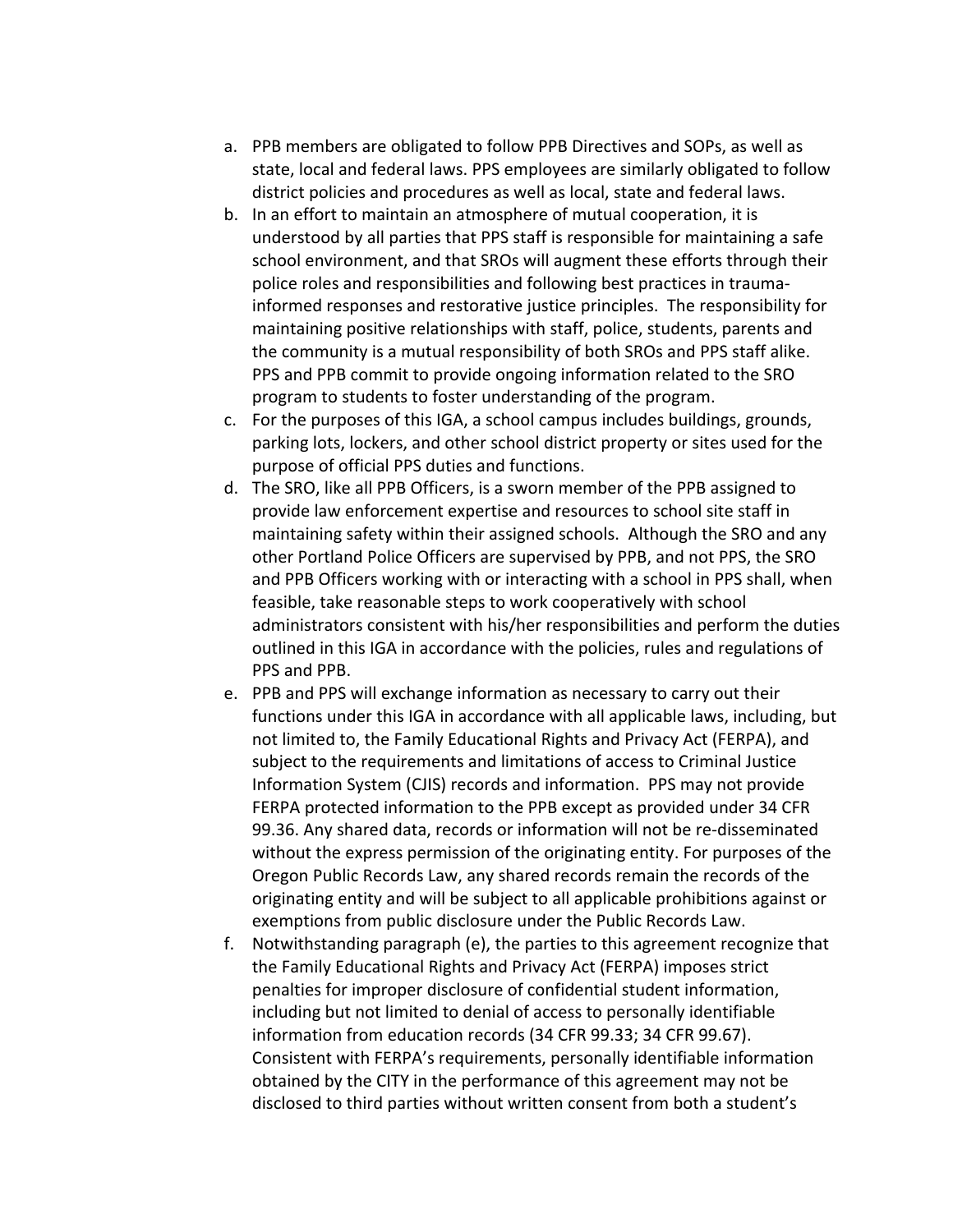parent or guardian and the District, and must be used only for the purposes identified in this agreement. Student education records may be released to DHS and the investigating agency during the course of a child abuse investigation.

- g. SROs who respond to and investigate reports of criminal behavior on school grounds or during school sponsored activities will employ a holistic and trauma‐informed approach. Officers shall consider the negative outcomes that youth of color, immigrants, and other marginalized individuals experience disproportionately. When determining a course of action, officers shall consider the seriousness of the offense, the impact on the victim, and the willingness of the offender to take responsibility and try make the situation whole. Officers are cognizant of and sensitive to the potential implications for youth regarding their involvement in the justice system and will use their best judgement when considering whether to make an arrest or referral for prosecution. Whenever possible, officers will encourage the use of restorative justice process in response to lower‐level crimes as an alternative to referral to the justice system.
- h. The YSD Captain (or designee) will make reasonable efforts to meet at least once per year with the SRO and site principal of each high school and may be invited by the PPS Superintendent (or designee) to one or more meetings for school site principals per year. If possible, the meeting shall occur prior to the school year to review expectations, roles, requirements and operational procedures with SROs, principals and security staff. During the second semester, another meeting should be held to address any issues or concerns that may have arisen since the last meeting. It is expected that the YSD Captain (or designee), SRO, and site principal or other PPS administrators will work together to resolve issues or concerns documented by either party. In the event a mutually agreed outcome cannot be resolved, the YSD Captain and PPS site administrator will elevate the issue to the Chief of Police and PPS Superintendent for resolution.
- i. As consistent with the recommendations of the Oregon Task Force on School Safety, both PPS and PPB shall:
	- i. Work cooperatively with the Statewide Tip Line (Safe Oregon);
	- ii. Establish and maintain a Student Threat Assessment System;
	- iii. Establish and maintain accurate floorplans for all sites;
	- iv. Utilize standardized terminology (Lockdown; Lockout; Shelter in Place; Evacuate).
- j. PPS and PPB will work collaboratively to build strong leadership and engage best practices in regards to student and school safety. The YSD Captain or designee and PPS Director of Security will coordinate joint trainings to be held quarterly in the form of a partnership breakfast, where relevant topics and trends will be discussed, subject‐matter experts may be invited to speak, and experiential learning processes will be utilized (such as tabletop exercises and critical incident reviews).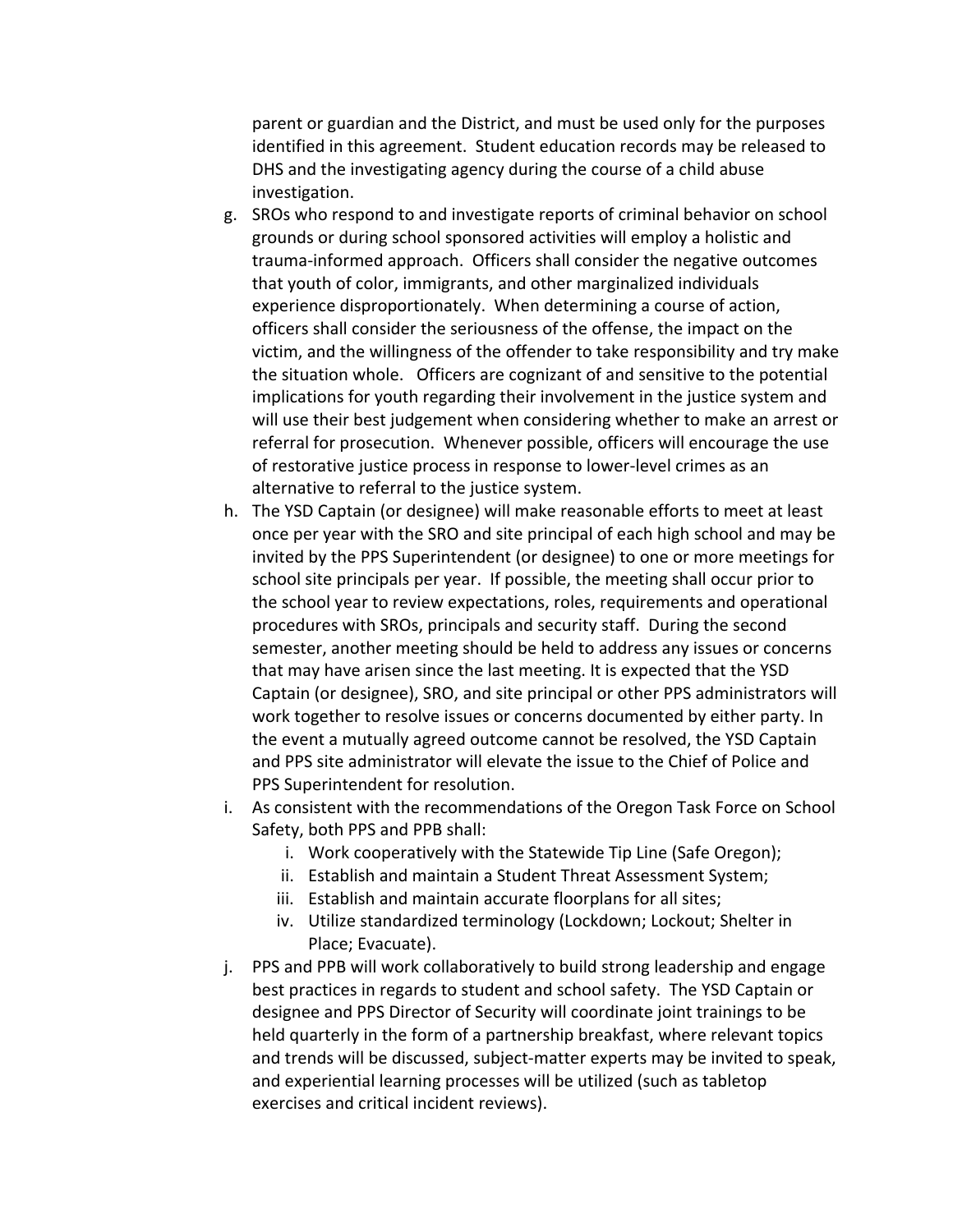- k. One goal of this IGA, with regard to language, is to create an environment of mutual respect between PPB Officers and PPS students, parents, guardians, teachers and administrators. All members of the school community shall treat each other with respect and follow their applicable policies and directives.
- l. In the event of a critical incident at a PPS Campus, PPS and PPB will work in unified command to oversee the management of the incident. While operating under the Incident Command System model, a set of objectives and strategies will be developed that considers student, staff and officer safety the top priority. While PPS will manage the school threat assessment process, PPB will participate in this process as a partner. PPS's Director of Security (or designee) and the YSD Captain (or designee) regularly evaluate the need for, and arrange, for training in high‐risk, low‐frequency emergencies such as Active Shooter training.
- m. Both parties shall involve stakeholders in the revision process to implement policies that address constitutional, privacy or civil rights‐related concerns.
- n. The parties shall ensure that their staff are trained on the expectations and responsibilities outlined in this document.
- VII. Indemnification
	- a. Subject to the provisions and limitations of the Oregon Constitution and the Oregon Tort Claims Act, PPS shall defend, indemnify and hold harmless CITY, and each of CITY's elected officials, officers, employees and agents, from and against any and all claims, suits, actions or expenses of any kind or nature resulting from or arising out of any intentional or negligent act, error or omission of any officer, employee or agent of PPS.
	- b. Subject to the provisions and limitations of the Oregon Constitution and the Oregon Tort Claims Act, CITY shall defend, indemnify and hold harmless PPS, and each of PPS' elected officials, officers, employees and agents, from and against any and all claims, suits, actions or expenses of any kind or nature resulting from or arising out of any intentional or negligent act, error or omission of any officer, employee or agent of CITY or PPB arising out of or related to the performance of duties by PPB SROs under this IGA.

# VIII. Choice of Law and Forum

This agreement shall be governed by and interpreted under the laws of the State of Oregon. Any litigation under this agreement shall be resolved in the trial court of Multnomah County, State of Oregon.

IX. Insurance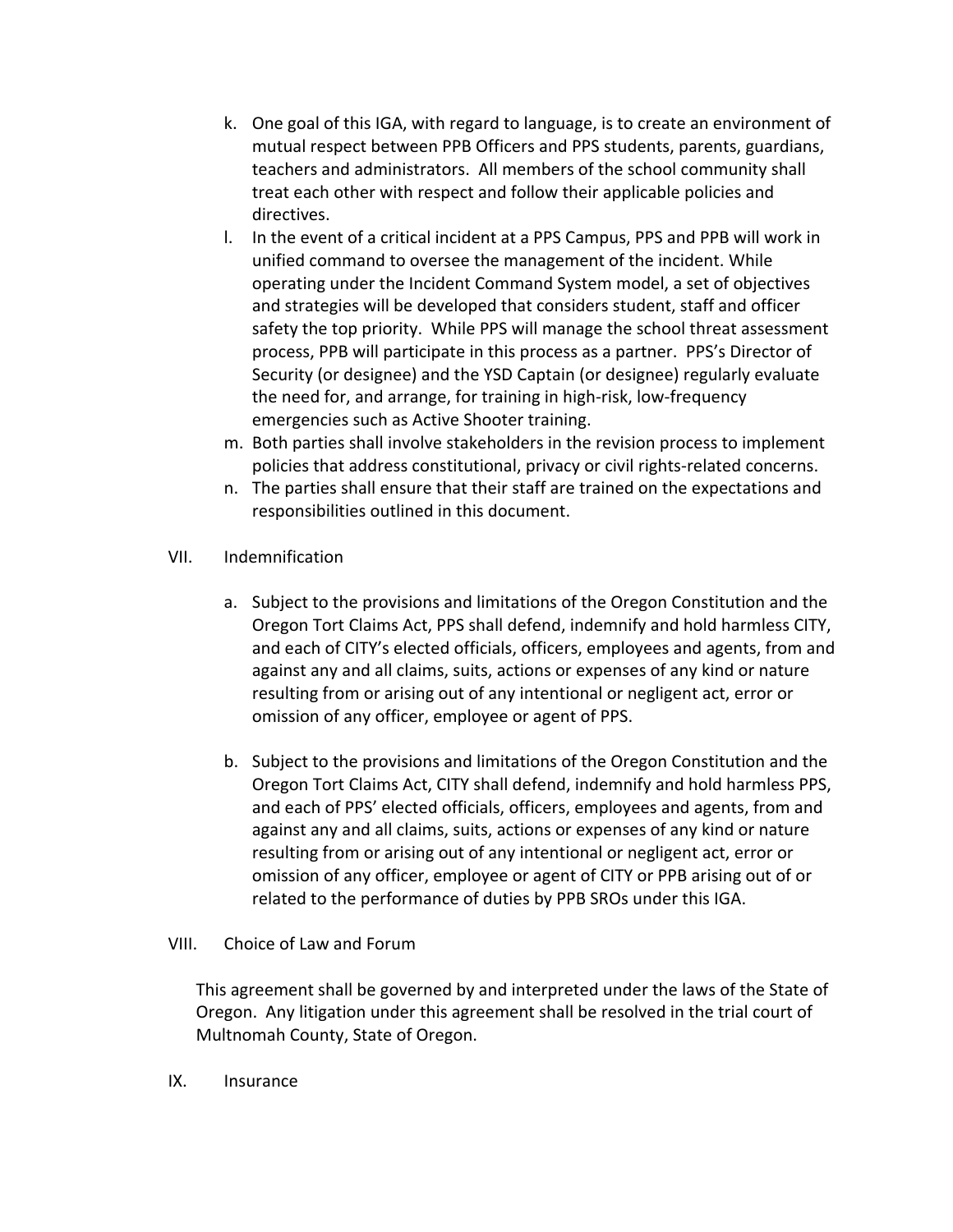Each party agrees to maintain insurance levels, or self‐insurance in accordance with ORS 30.282, for the duration of this agreement at levels necessary to protect against public body liability as specified in ORS 30.260, *et. seq*.

- X. Reimbursement by PPS
	- a. The SRO Partnership will consist of, at the minimum, having an officer assigned to each of the district's high school clusters. SRO's will spend a minimum of 90% of their on‐duty time engaged in work related to PPS campus safety, excluding officer training hours and PPA contractual considerations (such as sick and/or discretionary time off).
	- b. A "Cluster" is defined as: One of the 9 recognized PPS High Schools and all of its feeder schools that graduate up to that high school. The 9 recognized PPS high schools, for the purpose of this agreement, are as follows (alphabetically):
		- ‐ Benson High School Cluster
		- ‐ Cleveland High School Cluster
		- ‐ Grant High School Cluster
		- ‐ Franklin High School Cluster
		- ‐ Jefferson High School Cluster
		- ‐ Lincoln High School Cluster
		- ‐ Madison High School Cluster
		- ‐ Roosevelt High School Cluster
		- ‐ Wilson High School Cluster
	- c. PPS agrees to pay, and PPB agrees to accept, as full and complete compensation to the City for SRO Partnership, on the invoicing and payment schedule provided in Addendum A attached to and incorporated into this Agreement, as follows:

 ‐ A fixed cost of 70% of 9 SRO FTEs and 2 SRO Sergeant FTEs for 9 months of each fiscal year of this contract with the exception of FY 2018/19 ‐ A fixed cost of 50% of 9 SRO FTEs and 2 SRO Sergeant FTEs for 3 months of

each fiscal year of this contract with the exception of FY 2018/19 ‐ For the partial FY 18/19, upon signing and implementation of this agreement, PPS agrees to pay, and PPB agrees to accept as full and complete compensation to the City for SRO Partnership in FY18/19, the sum of \$364,000.

- d. It is understood for purposes of this agreement that an FTE is defined in accordance with the Labor Agreement between the Portland Police Association (PPA) and the City of Portland as a full‐time officer or sergeant compensated at the top step of their classification, including annual Cost of Living Adjustments (COLA).
- e. PPS is responsible for funding requests for police presence at after‐school events, when a safety need is anticipated, through Special Duty Employment for Second Employers contract. PPS agrees to provide the funding and make